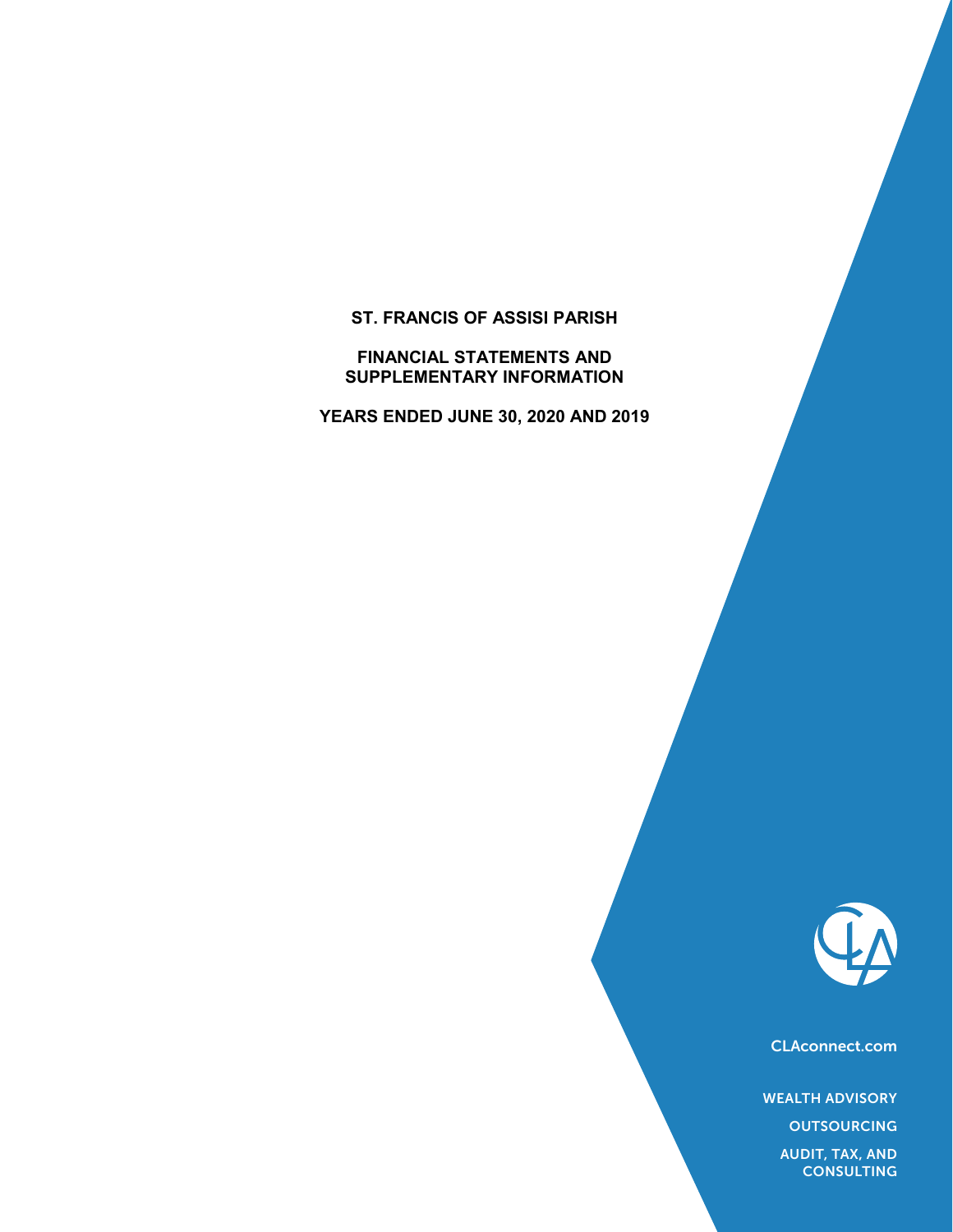## **ST. FRANCIS OF ASSISI PARISH TABLE OF CONTENTS YEARS ENDED JUNE 30, 2020 AND 2019**

| <b>INDEPENDENT AUDITORS' REPORT</b>                                                           | 1  |
|-----------------------------------------------------------------------------------------------|----|
| <b>FINANCIAL STATEMENTS</b>                                                                   |    |
| STATEMENTS OF FINANCIAL POSITION                                                              | 3  |
| <b>STATEMENTS OF ACTIVITIES</b>                                                               | 4  |
| <b>STATEMENTS OF FUNCTIONAL EXPENSES</b>                                                      | 6  |
| <b>STATEMENTS OF CASH FLOWS</b>                                                               | 8  |
| <b>NOTES TO FINANCIAL STATEMENTS</b>                                                          | 9  |
| <b>SUPPLEMENTARY INFORMATION</b>                                                              |    |
| PRIVATE SCHOOL CHOICE PROGRAMS (PSCP) RESERVE BALANCE<br><b>FOR STANDARD FINANCIAL AUDITS</b> | 23 |
|                                                                                               |    |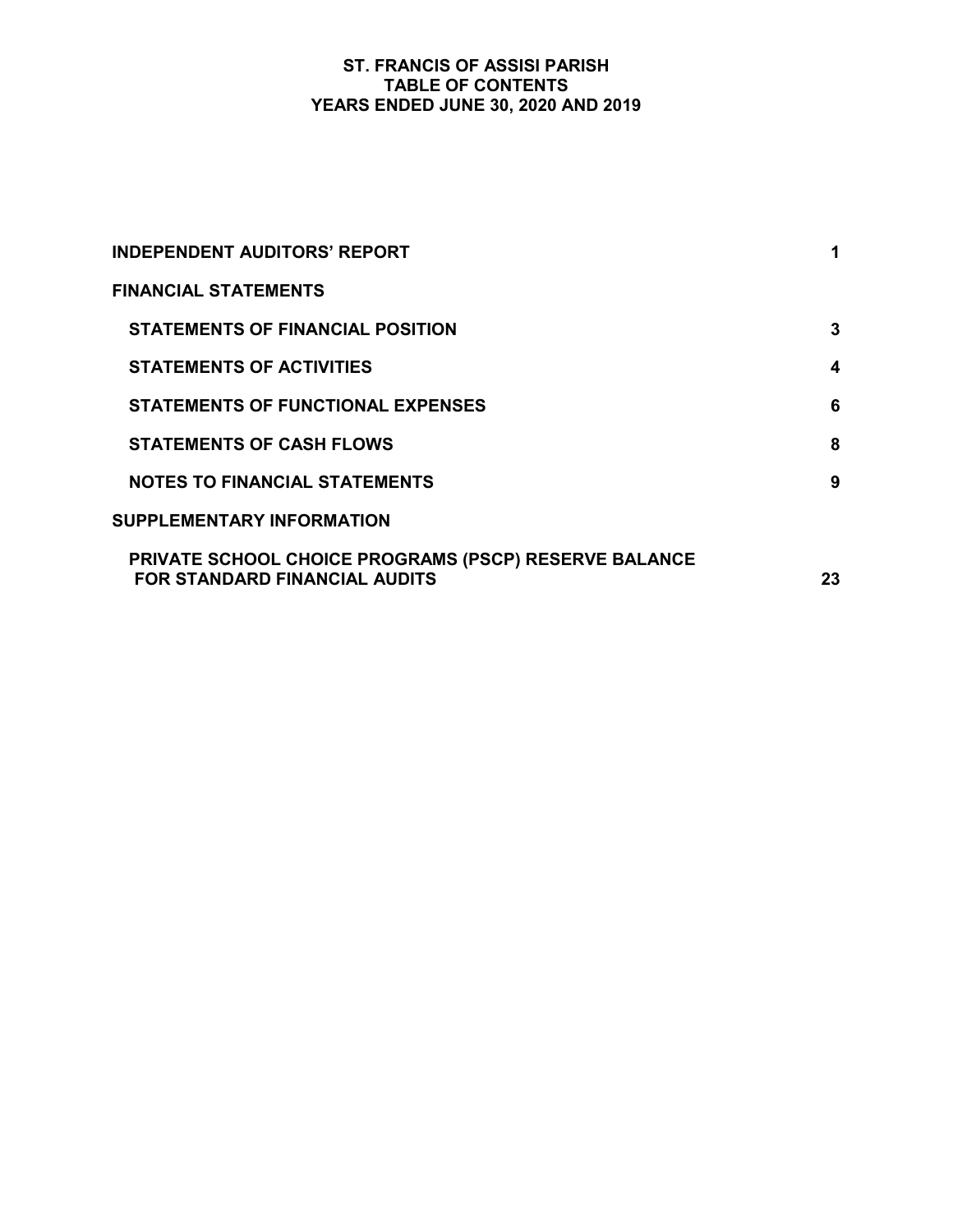

CLA (CliftonLarsonAllen LLP) CLAconnect.com

# **INDEPENDENT AUDITORS' REPORT**

Finance Council St. Francis of Assisi Parish Manitowoc, Wisconsin

# **Report on the Financial Statements**

We have audited the accompanying financial statements of St. Francis of Assisi Parish (the Organization), which comprise the statements of financial position as of June 30, 2020 and 2019, and the related statements of activities, functional expenses, and cash flows for the years then ended, and the related notes to the financial statements.

# *Management's Responsibility for the Financial Statements*

Management is responsible for the preparation and fair presentation of these financial statements in accordance with accounting principles generally accepted in the United States of America; this includes the design, implementation, and maintenance of internal control relevant to the preparation and fair presentation of financial statements that are free from material misstatement, whether due to fraud or error.

## *Auditors' Responsibility*

Our responsibility is to express an opinion on these financial statements based on our audits. We conducted our audits in accordance with auditing standards generally accepted in the United States of America. Those standards require that we plan and perform the audit to obtain reasonable assurance about whether the financial statements are free from material misstatement.

An audit involves performing procedures to obtain audit evidence about the amounts and disclosures in the financial statements. The procedures selected depend on the auditors' judgment, including the assessment of the risks of material misstatement of the financial statements, whether due to fraud or error. In making those risk assessments, the auditors consider internal control relevant to the Organization's preparation and fair presentation of the financial statements in order to design audit procedures that are appropriate in the circumstances, but not for the purpose of expressing an opinion on the effectiveness of the Organization's internal control. Accordingly, we express no such opinion. An audit also includes evaluating the appropriateness of accounting policies used and the reasonableness of significant accounting estimates made by management, as well as evaluating the overall presentation of the financial statements.

We believe that the audit evidence we have obtained is sufficient and appropriate to provide a basis for our qualified audit opinion.

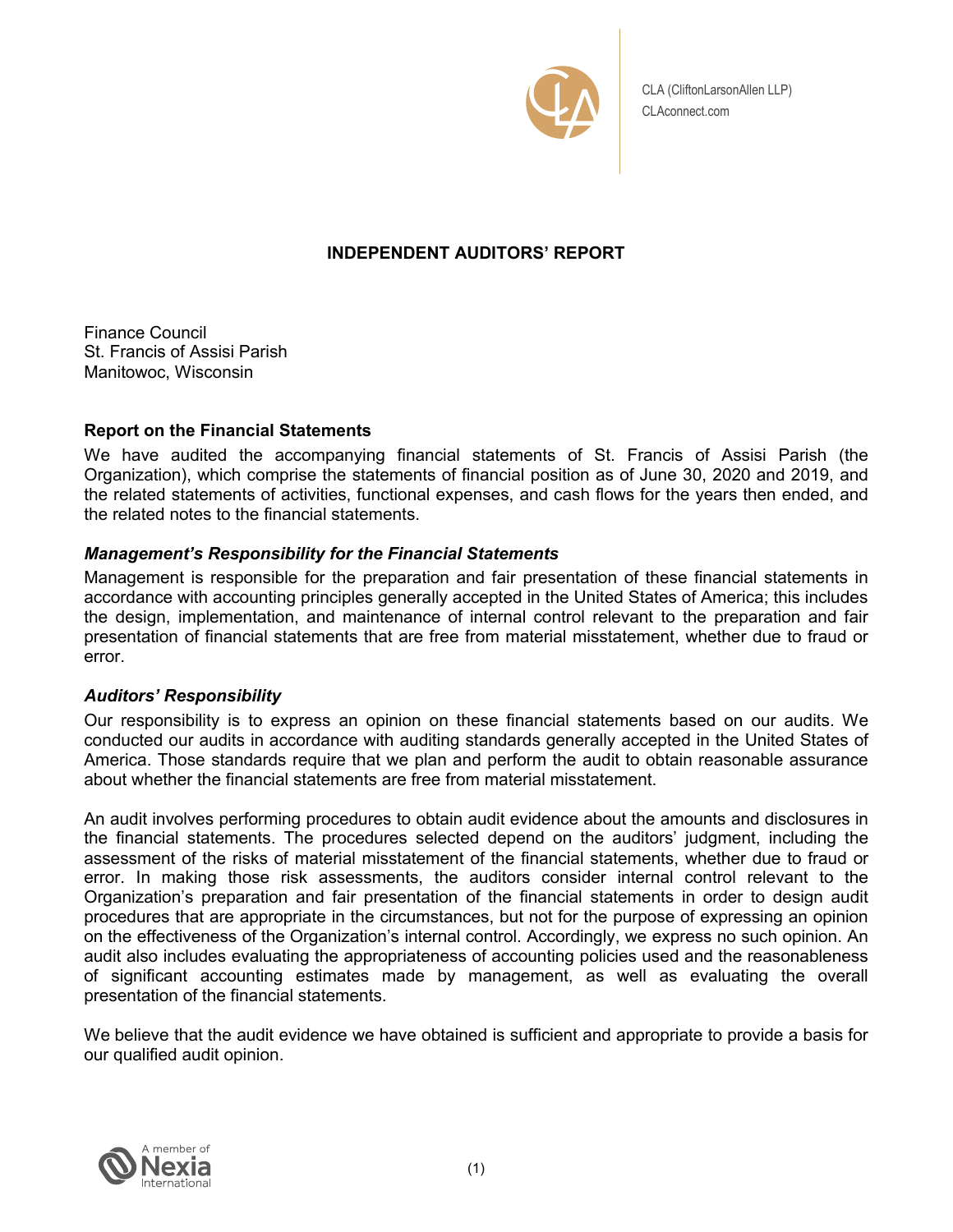## *Basis for Qualified Opinion*

As described in Note 1 to the financial statements, property and equipment acquired prior to June 30, 2013 are not recorded in the financial statements. Accounting principles generally accepted in the United States of America require that all property and equipment be reported in the statement of financial position based on historical cost and subsequently depreciated over the asset's estimated useful life. The effects on the financial statements for not recording the property and equipment and related depreciation for those assets acquired prior to June 30, 2013 have not been determined.

### *Qualified Opinion*

In our opinion, except for the effects of the matter described in the *Basis for Qualified Opinion*  paragraph, the financial statements referred to above present fairly, in all material respects, the financial position of St. Francis of Assisi Parish as of June 30, 2020 and 2019, and the changes in its net assets and its cash flows for the years then ended in accordance with accounting principles generally accepted in the United States of America

### *Other Matter*

## *Report on Other Legal and Regulatory Requirements*

Our audits were conducted for the purpose of forming an opinion on the financial statements as a whole. The Private School Choice Programs (PSCP) Reserve Balance Schedule, as required by the Wisconsin Department of Public Instruction, is presented for purposes of additional analysis and is not a required part of the financial statements. Such information is the responsibility of management and was derived from and relates directly to the underlying accounting and other records used to prepare the financial statements. The information has been subjected to the auditing procedures applied in the audit of the financial statements and certain additional procedures, including comparing and reconciling such information directly to the underlying accounting and other records used to prepare the financial statements or to the financial statements themselves, and other additional procedures in accordance with auditing standards generally accepted in the United States of America. In addition, the balances have been subjected to auditing procedures required by Wis. Stats. 118.60 and 119.23 and Wis. Admin. Codes PI 35 and PI 48. In our opinion, the PSCP Reserve Balance schedule is free of material misstatements and fairly presents the private school's eligible education expenses as required under Wis. Stats. 118.60 and 119.23 and Wis. Admin. Codes PI 35 and PI 48.

Viifton Larson Allen LLP

**CliftonLarsonAllen LLP**

Sheboygan, Wisconsin October 13, 2020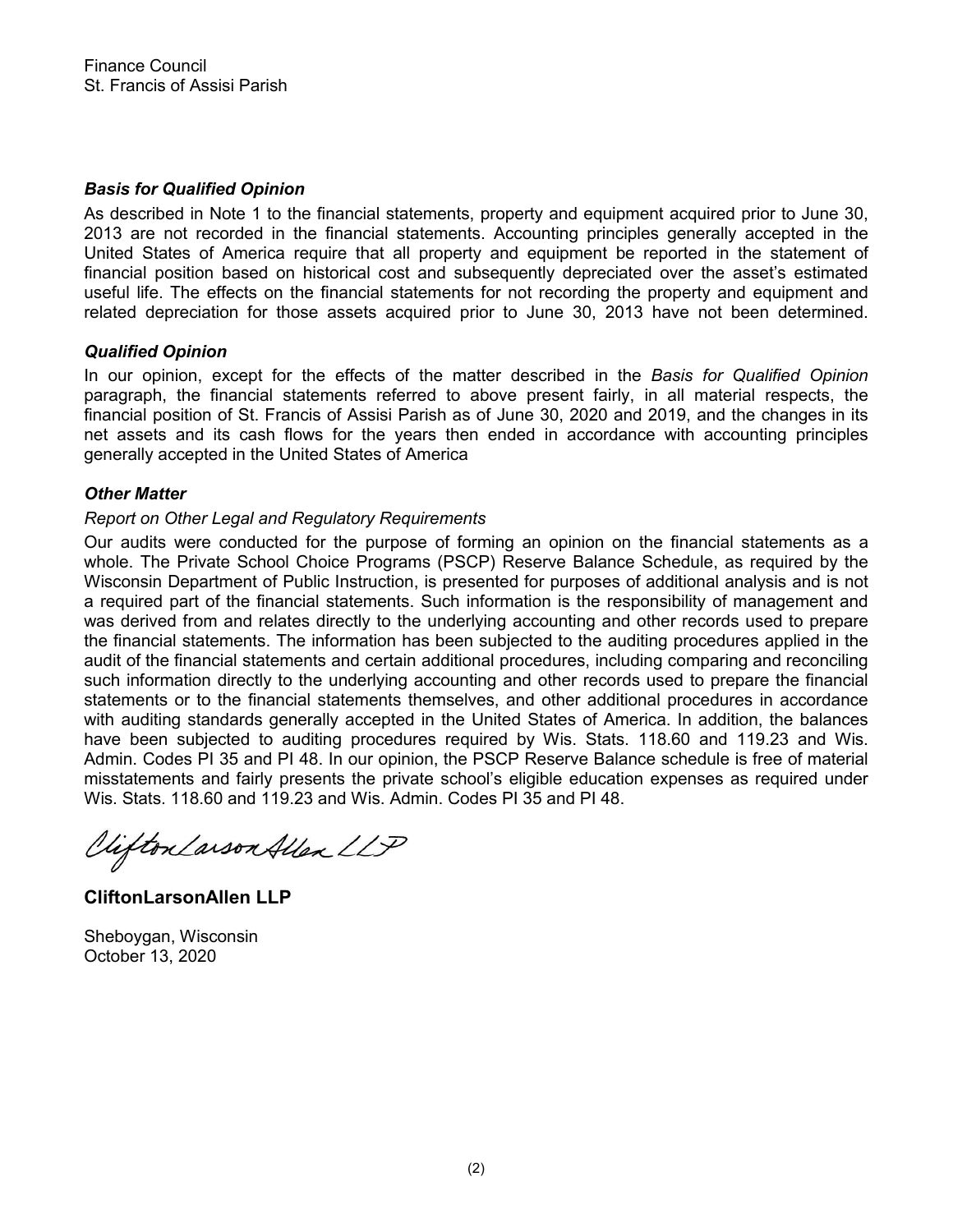## **ST. FRANCIS OF ASSISI PARISH STATEMENTS OF FINANCIAL POSITION JUNE 30, 2020 AND 2019**

|                                                                                   | 2020            | 2019               |
|-----------------------------------------------------------------------------------|-----------------|--------------------|
| <b>ASSETS</b>                                                                     |                 |                    |
| <b>CURRENT ASSETS</b>                                                             |                 |                    |
| Cash and Cash Equivalents                                                         | \$<br>1,405,618 | \$<br>301,678      |
| Tuition Receivable, Net of Allowance of \$15,300                                  | 79,270          | 98,782             |
| <b>Extended Care Receivable</b>                                                   | 8,417           | 9,927              |
| Other Receivable, Net of Allowance of                                             |                 |                    |
| \$375,189 and \$305,189, Respectively                                             | 5,766           | 53,542             |
| Unconditional Promises to Give                                                    |                 | 106,072            |
| <b>Prepaid Expenses</b>                                                           | 41,728          | 19,960             |
| Scrip Inventory<br><b>Total Current Assets</b>                                    | 140,131         | 164,592            |
|                                                                                   | 1,680,930       | 754,553            |
| PROPERTY AND EQUIPMENT, NET                                                       | 205,798         | 118,903            |
| <b>OTHER ASSET</b>                                                                |                 |                    |
| <b>Investments Held for Endowment</b>                                             | 210,051         | 206,624            |
| <b>Total Assets</b>                                                               | 2,096,779<br>P. | 1,080,080<br>\$    |
| <b>LIABILITIES AND NET ASSETS</b>                                                 |                 |                    |
| <b>CURRENT LIABILITIES</b>                                                        |                 |                    |
| <b>Accounts Payable</b>                                                           | \$<br>93,966    | \$<br>55,323       |
| Accrued Payroll Liabilities and Other                                             | 437,925         | 398,952            |
| <b>Deferred Revenue</b>                                                           | 42,319          | 62,957             |
| Refundable Advance                                                                | 688,265         |                    |
| <b>Total Current Liabilities</b>                                                  | 1,262,475       | 517,232            |
| <b>Other Liabilities</b>                                                          | 43,587          | 43,587             |
| <b>Total Liabilities</b>                                                          | 1,306,062       | 560,819            |
| <b>NET ASSETS</b>                                                                 |                 |                    |
| <b>Without Donor Restrictions:</b>                                                |                 |                    |
| Undesignated (Deficit)                                                            | 203,823         | (144, 175)         |
| Designated by the Board for Endowment Fund                                        | 210,051         | 206,624            |
| <b>Total Without Donor Restrictions</b>                                           | 413,874         | 62,449             |
| <b>With Donor Restrictions:</b>                                                   |                 |                    |
| <b>Purpose Restrictions</b>                                                       | 376,843         | 350,740            |
| <b>Time Restricted for Future Periods</b><br><b>Total With Donor Restrictions</b> | 376,843         | 106,072            |
| <b>Total Net Assets</b>                                                           | 790,717         | 456,812<br>519,261 |
|                                                                                   |                 |                    |
| <b>Total Liabilities and Net Assets</b>                                           | 2,096,779<br>\$ | \$<br>1,080,080    |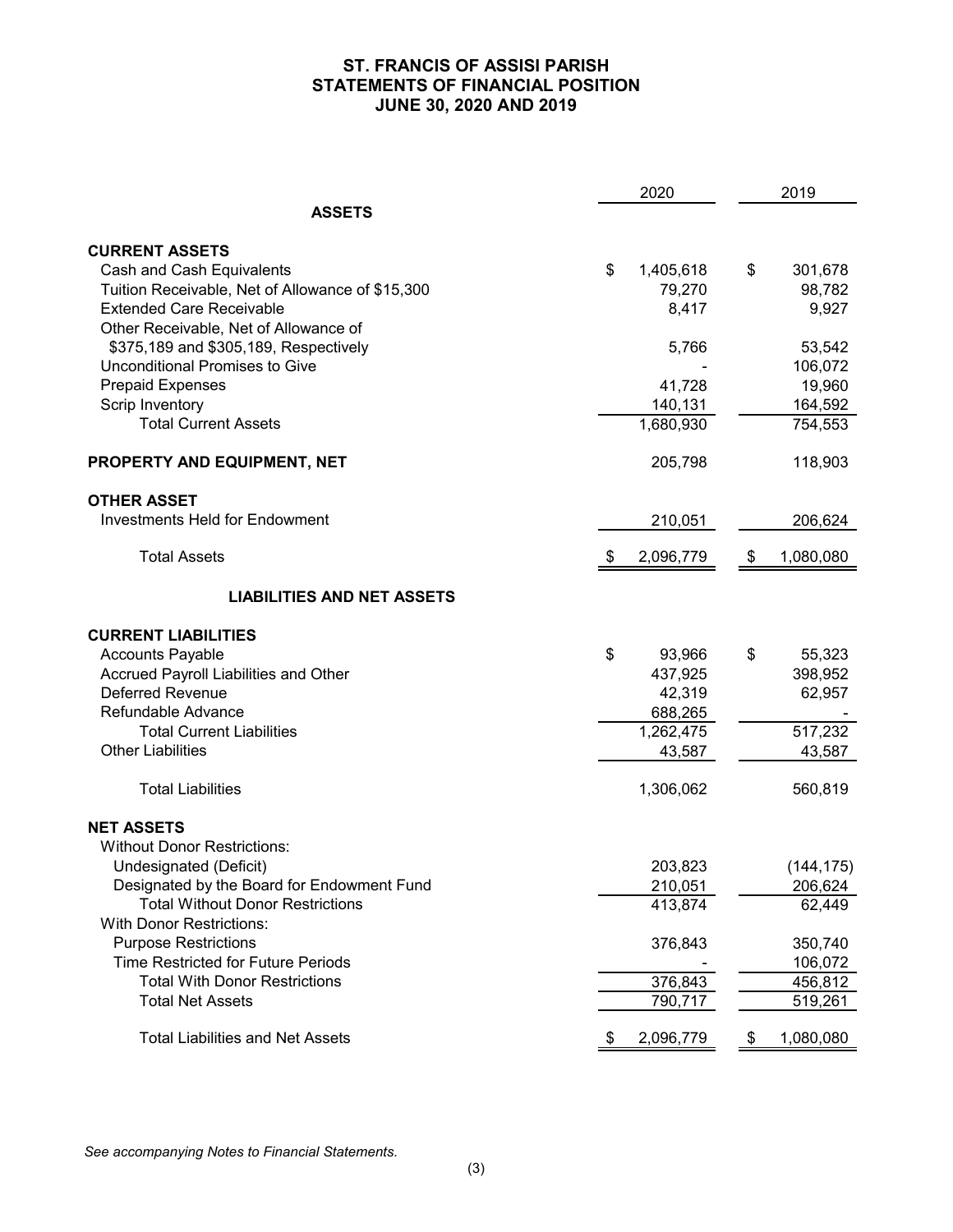### **ST. FRANCIS OF ASSISI PARISH STATEMENT OF ACTIVITIES YEAR ENDED JUNE 30, 2020**

|                                                                              | <b>Without Donor</b><br>Restrictions |               | With Donor<br>Restrictions |    | Total                       |  |  |
|------------------------------------------------------------------------------|--------------------------------------|---------------|----------------------------|----|-----------------------------|--|--|
| <b>REVENUE, SUPPORT, AND GAINS</b>                                           |                                      |               |                            |    |                             |  |  |
| Public Support:<br>Parish Support<br><b>Mass Stipends</b><br>Mass Stole Fees | \$<br>2,147,362<br>9,070<br>5,815    | \$            |                            | \$ | 2,147,362<br>9,070<br>5,815 |  |  |
| Donations                                                                    |                                      |               |                            |    |                             |  |  |
|                                                                              | 117,882                              |               | 584,124                    |    | 702,006                     |  |  |
| <b>Total Public Support</b>                                                  | 2,280,129                            |               | 584,124                    |    | 2,864,253                   |  |  |
| Revenue:                                                                     |                                      |               |                            |    |                             |  |  |
| Tuition                                                                      | 817,721                              |               |                            |    | 817,721                     |  |  |
| Private School Choice Program Income                                         | 1,037,934                            |               |                            |    | 1,037,934                   |  |  |
| <b>Educational Assessments</b>                                               | 14,148                               |               |                            |    | 14,148                      |  |  |
|                                                                              |                                      |               |                            |    |                             |  |  |
| <b>Scrip Proceeds</b>                                                        | 2,528,353                            |               |                            |    | 2,528,353                   |  |  |
| Less: Scrip Expenses                                                         | (2,438,472)                          |               |                            |    | (2,438,472)                 |  |  |
| Net Scrip Revenue                                                            | 89,881                               |               |                            |    | 89,881                      |  |  |
| Fundraising Proceeds from Special Events                                     | 240,001                              |               |                            |    | 240,001                     |  |  |
| Less: Fundraising Expenses of Special Events                                 | (63, 677)                            |               |                            |    | (63, 677)                   |  |  |
| Net Fundraising Special Events Revenue                                       | 176,324                              |               |                            |    | 176,324                     |  |  |
|                                                                              |                                      |               |                            |    |                             |  |  |
| <b>Extended Care Proceeds</b>                                                | 42,678                               |               |                            |    | 42,678                      |  |  |
| Less: Extended Care Expenses                                                 | (33, 317)                            |               |                            |    | (33, 317)                   |  |  |
| Net Extended Care Revenue                                                    | 9,361                                |               |                            |    | 9,361                       |  |  |
| <b>Hot Lunch Proceeds</b>                                                    | 137,942                              |               |                            |    | 137,942                     |  |  |
| Less: Hot Lunch Expenses                                                     | (116,134)                            |               |                            |    | (116, 134)                  |  |  |
| Net Hot Lunch Revenue                                                        | 21,808                               |               |                            |    | 21,808                      |  |  |
|                                                                              |                                      |               |                            |    |                             |  |  |
| <b>Cemetery Service Revenues</b>                                             | 71,103                               |               |                            |    | 71,103                      |  |  |
| Less: Cemetery Expenses                                                      | (71, 103)                            |               |                            |    | (71, 103)                   |  |  |
| Net Cemetery Service Revenue                                                 |                                      |               |                            |    |                             |  |  |
| Rental Income                                                                | 7,375                                |               |                            |    | 7,375                       |  |  |
| <b>Endowment Income</b>                                                      | 48,726                               |               |                            |    | 48,726                      |  |  |
| Investment Return                                                            | 7,126                                |               |                            |    | 7,126                       |  |  |
|                                                                              |                                      |               |                            |    |                             |  |  |
| <b>Bulletin Income</b>                                                       | 8,605                                |               |                            |    | 8,605                       |  |  |
| Lumen Christi                                                                | 21,196                               |               |                            |    | 21,196                      |  |  |
| Other Income                                                                 | 29,427                               |               |                            |    | 29,427                      |  |  |
| <b>Total Revenue</b>                                                         | 2,289,632                            |               |                            |    | 2,289,632                   |  |  |
| Net Assets Released from Restriction:                                        |                                      |               |                            |    |                             |  |  |
| <b>Satisfaction of Program Restrictions</b>                                  | 664,093                              |               | (664, 093)                 |    |                             |  |  |
| Total Revenue, Support, and Gains                                            | 5,233,854                            |               | (79,969)                   |    | 5,153,885                   |  |  |
| <b>EXPENSES AND LOSSES</b>                                                   |                                      |               |                            |    |                             |  |  |
| Program Services Expense:                                                    |                                      |               |                            |    |                             |  |  |
| Catholic Ministry                                                            | 1,201,263                            |               |                            |    | 1,201,263                   |  |  |
| Youth Education                                                              | 2,815,908                            |               |                            |    | 2,815,908                   |  |  |
| <b>Total Program Services Expense</b>                                        | 4,017,171                            |               |                            |    | 4,017,171                   |  |  |
| <b>Supporting Services Expense:</b>                                          |                                      |               |                            |    |                             |  |  |
| Management and General                                                       | 702,421                              |               |                            |    | 702,421                     |  |  |
| Fundraising                                                                  | 162,837                              |               |                            |    | 162,837                     |  |  |
| <b>Total Supporting Services Expenses</b>                                    | 865,258                              |               |                            |    | 865,258                     |  |  |
| <b>Total Expenses and Losses</b>                                             | 4,882,429                            |               |                            |    | 4,882,429                   |  |  |
| <b>CHANGE IN NET ASSETS</b>                                                  | 351,425                              |               | (79, 969)                  |    | 271,456                     |  |  |
| Net Assets - Beginning of Year                                               | 62,449                               |               | 456,812                    |    | 519,261                     |  |  |
| <b>NET ASSETS - END OF YEAR</b>                                              | \$<br>413,874                        | $\frac{1}{2}$ | 376,843                    | S  | 790,717                     |  |  |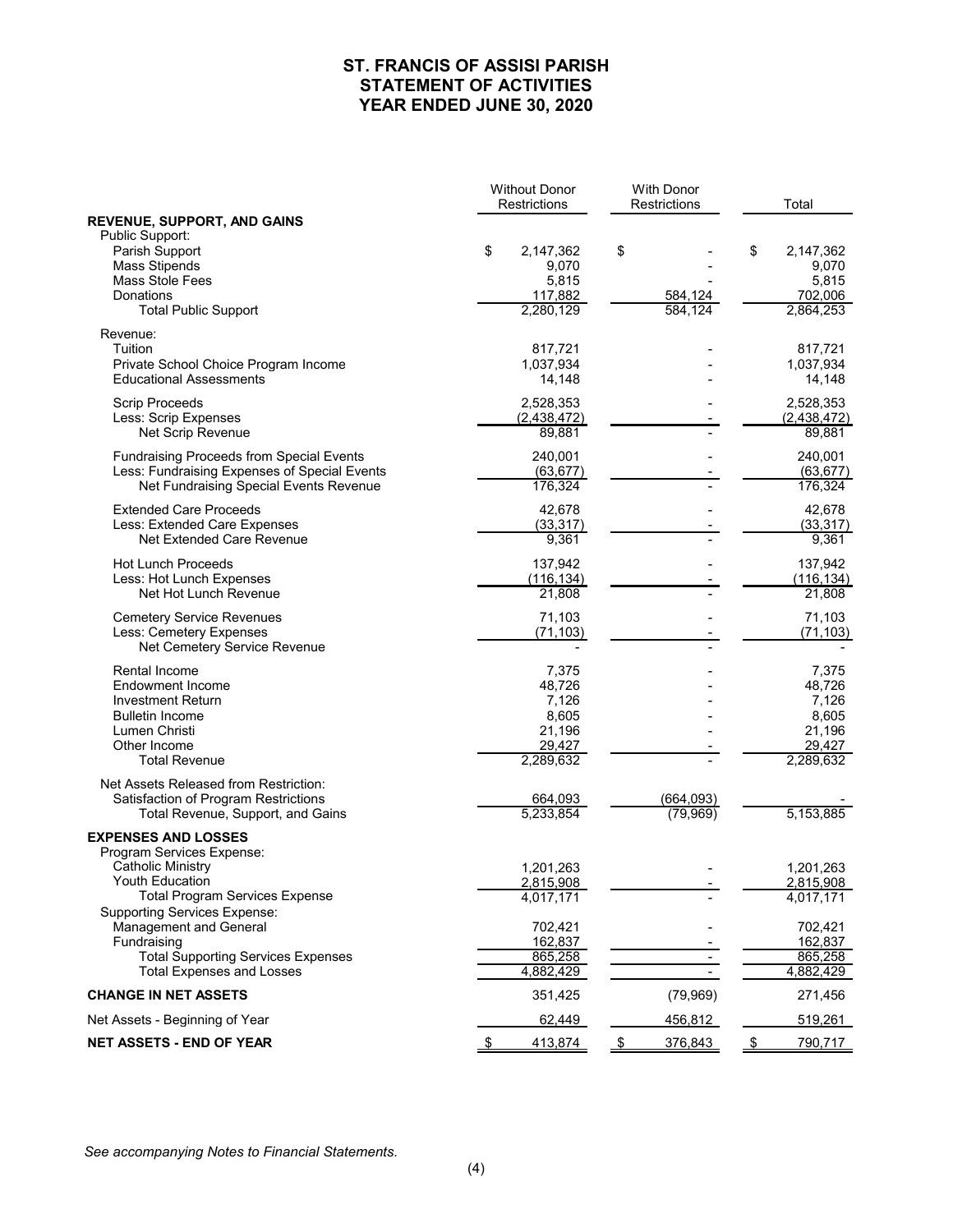### **ST. FRANCIS OF ASSISI PARISH STATEMENT OF ACTIVITIES YEAR ENDED JUNE 30, 2019**

|                                                                               | <b>Without Donor</b><br>Restrictions | With Donor<br>Restrictions |    | Total                |  |  |
|-------------------------------------------------------------------------------|--------------------------------------|----------------------------|----|----------------------|--|--|
| <b>REVENUE, SUPPORT, AND GAINS</b>                                            |                                      |                            |    |                      |  |  |
| Public Support:<br>Parish Support                                             | \$<br>2,234,349                      | \$                         | \$ | 2,234,349            |  |  |
| <b>Mass Stipends</b>                                                          | 10.110                               |                            |    | 10,110               |  |  |
| Mass Stole Fees                                                               | 6,215                                |                            |    | 6,215                |  |  |
| Donations                                                                     | 253,592                              | 261,369                    |    | 514,961              |  |  |
| <b>Total Public Support</b>                                                   | 2,504,266                            | 261,369                    |    | 2,765,635            |  |  |
| Revenue:                                                                      |                                      |                            |    |                      |  |  |
| Tuition                                                                       | 846,355                              |                            |    | 846,355              |  |  |
| Private School Choice Program Income                                          | 829,678                              |                            |    | 829,678              |  |  |
| <b>Educational Assessments</b>                                                | 30,319                               |                            |    | 30,319               |  |  |
| <b>Scrip Proceeds</b>                                                         | 3,091,079                            |                            |    | 3,091,079            |  |  |
| Less: Scrip Expenses                                                          | (3,002,208)                          |                            |    | (3,002,208)          |  |  |
| Net Scrip Revenue                                                             | 88,871                               |                            |    | 88,871               |  |  |
| Fundraising Proceeds from Special Events                                      | 254,546                              |                            |    | 254,546              |  |  |
| Less: Fundraising Expenses of Special Events                                  | (74, 125)                            |                            |    | (74, 125)            |  |  |
| Net Fundraising Special Events Revenue                                        | 180,421                              |                            |    | 180,421              |  |  |
| <b>Extended Care Proceeds</b>                                                 | 59,008                               |                            |    | 59,008               |  |  |
| Less: Extended Care Expenses                                                  | (23, 102)                            |                            |    | (23, 102)            |  |  |
| Net Extended Care Revenue                                                     | 35,906                               |                            |    | 35,906               |  |  |
| <b>Hot Lunch Proceeds</b>                                                     | 114,574                              | 59,455                     |    | 174,029              |  |  |
| Less: Hot Lunch Expenses                                                      | (141, 553)                           |                            |    | (141, 553)           |  |  |
| Net Hot Lunch Revenue                                                         | (26, 979)                            | 59,455                     |    | 32,476               |  |  |
| <b>Cemetery Service Revenues</b>                                              | 80,154                               |                            |    | 80,154               |  |  |
| Less: Cemetery Expenses                                                       | (79, 839)                            |                            |    | (79, 839)            |  |  |
| Net Cemetery Service Revenue                                                  | 315                                  |                            |    | 315                  |  |  |
| Rental Income                                                                 | 8,775                                |                            |    | 8,775                |  |  |
| Endowment Income                                                              | 46,485                               |                            |    | 46,485               |  |  |
| Investment Return                                                             | 15,424                               |                            |    | 15,424               |  |  |
| <b>Bulletin Income</b>                                                        | 8,000<br>20,668                      |                            |    | 8,000<br>20,668      |  |  |
| Lumen Christi<br>Other Income                                                 | 39,796                               |                            |    | 39,796               |  |  |
| <b>Total Revenue</b>                                                          | 2,124,034                            | 59,455                     |    | 2,183,489            |  |  |
|                                                                               |                                      |                            |    |                      |  |  |
| Net Assets Released from Restriction:<br>Satisfaction of Program Restrictions | 138,180                              | (138, 180)                 |    |                      |  |  |
| Total Revenue, Support, and Gains                                             | 4,766,480                            | 182,644                    |    | 4,949,124            |  |  |
| <b>EXPENSES AND LOSSES</b>                                                    |                                      |                            |    |                      |  |  |
| Program Services Expense:                                                     |                                      |                            |    |                      |  |  |
| Catholic Ministry                                                             | 1,115,926                            |                            |    | 1,115,926            |  |  |
| Youth Education                                                               | 2,804,226                            |                            |    | 2,804,226            |  |  |
| <b>Total Program Services Expense</b>                                         | 3,920,152                            |                            |    | 3,920,152            |  |  |
| <b>Supporting Services Expense:</b>                                           |                                      |                            |    |                      |  |  |
| Management and General                                                        | 669,986                              |                            |    | 669,986              |  |  |
| Fundraising                                                                   | 161,659                              |                            |    | 161,659              |  |  |
| <b>Total Supporting Services Expenses</b><br><b>Total Expenses and Losses</b> | 831,645<br>4,751,797                 |                            |    | 831,645<br>4,751,797 |  |  |
| <b>CHANGE IN NET ASSETS</b>                                                   | 14,683                               | 182,644                    |    | 197,327              |  |  |
| Net Assets - Beginning of Year                                                | 47,766                               | 274,168                    |    | 321,934              |  |  |
|                                                                               |                                      |                            |    |                      |  |  |
| <b>NET ASSETS - END OF YEAR</b>                                               | \$<br>62,449                         | \$<br>456,812              | S  | 519,261              |  |  |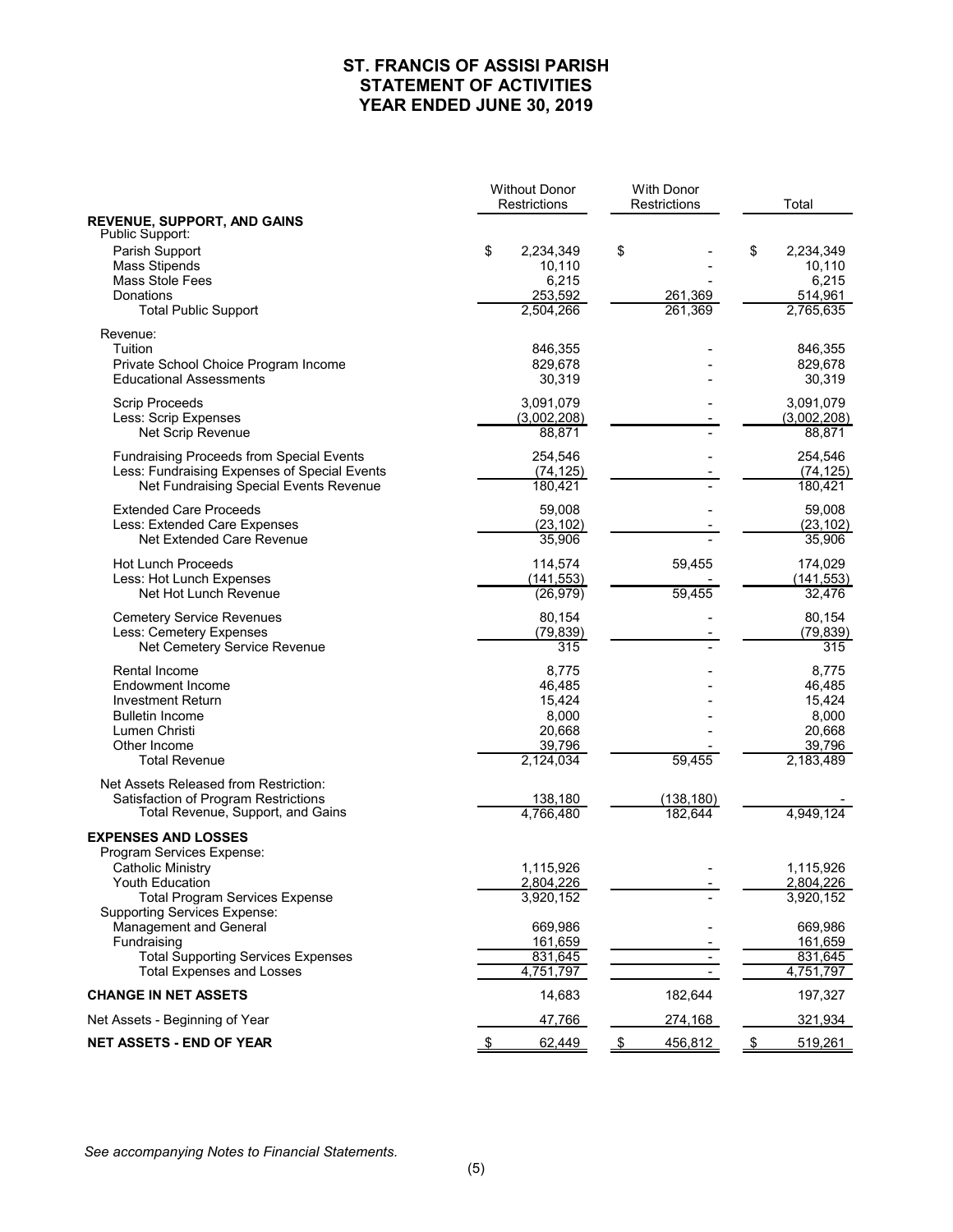## **ST. FRANCIS OF ASSISI PARISH STATEMENT OF FUNCTIONAL EXPENSES YEAR ENDED JUNE 30, 2020**

|                                                                                  |                      | <b>Program Services</b> |                  |    |                           |               |                  |
|----------------------------------------------------------------------------------|----------------------|-------------------------|------------------|----|---------------------------|---------------|------------------|
|                                                                                  | Catholic<br>Ministry | Youth<br>Education      | Total            |    | Management<br>and General | Fundraising   | Total            |
| Personnel Expenses:                                                              |                      |                         |                  |    |                           |               |                  |
| Wages                                                                            | \$<br>457,881        | \$<br>1,559,584         | \$<br>2,017,465  | \$ | 457,880                   | \$<br>101,751 | \$<br>2,577,096  |
| <b>Employee Benefits</b>                                                         | 122,448              | 408,162                 | 530,610          |    | 122,449                   | 27,211        | 680,270          |
| Payroll Taxes                                                                    | 32,879               | 109,598                 | 142,477          |    | 32,879                    | 7,307         | 182,663          |
| <b>Workers' Compensation Insurance</b>                                           | 3,727                | 12.426                  | 16,153           |    | 3,728                     | 828           | 20,709           |
| <b>Staff Development</b>                                                         | 222                  | 745                     | 967              |    | 223                       | 50            | 1,240            |
| <b>Travel and Lodging</b>                                                        | 140                  | 465                     | 605              |    | 140                       | 31            | 776              |
| Recruiting<br><b>Total Personnel Expenses</b>                                    | 62<br>617,359        | 203<br>2,091,183        | 265<br>2.708.542 |    | 61<br>617,360             | 14<br>137,192 | 340<br>3,463,094 |
| Purchased Services and Supplies:                                                 |                      |                         |                  |    |                           |               |                  |
| Insurance                                                                        | 18,598               | 52,073                  | 70,671           |    | 3,720                     |               | 74,391           |
| <b>Professional Fees</b>                                                         |                      |                         |                  |    | 29,700                    |               | 29,700           |
| <b>Computer Supplies</b>                                                         | 746                  |                         | 746              |    | 597                       | 149           | 1,492            |
| <b>Computer Service Fees</b>                                                     | 13,206               |                         | 13,206           |    | 10,566                    | 2,641         | 26,413           |
| Advertising and Promotion                                                        | 1,153                | 1,154                   | 2,307            |    |                           | 577           | 2,884            |
| <b>Liturgical Services</b>                                                       | 90,954               |                         | 90,954           |    |                           |               | 90,954           |
| <b>Youth Ministry</b>                                                            | 16,069               |                         | 16,069           |    |                           |               | 16,069           |
| <b>Faith Formation</b>                                                           | 21,044               | 189,402                 | 210,446          |    |                           |               | 210,446          |
| <b>Library Books and Supplies</b>                                                |                      | 1,646                   | 1,646            |    |                           |               | 1,646            |
| Parish Life                                                                      | 15,397               |                         | 15,397           |    |                           |               | 15,397           |
| <b>Student/other Transport Services</b>                                          |                      | 19,852                  | 19,852           |    |                           |               | 19,852           |
| <b>Food Supplies</b>                                                             |                      | 116,134                 | 116,134          |    |                           |               | 116,134          |
| <b>Fundraising Supplies</b>                                                      |                      |                         |                  |    |                           | 2,502,149     | 2,502,149        |
| <b>Family Ministry</b>                                                           | 5,206                | 5,205                   | 10,411           |    |                           |               | 10,411           |
| <b>Total Purchased Services and Supplies</b>                                     | 182,373              | 385,466                 | 567,839          |    | 44,583                    | 2,505,516     | 3,117,938        |
| Building and Grounds Expense:                                                    |                      |                         |                  |    |                           |               |                  |
| Utilities                                                                        | 24,785               | 69,397                  | 94,182           |    | 3,966                     | 991           | 99,139           |
| Housekeeping and Janitorial                                                      | 4,664                | 4,665                   | 9,329            |    |                           |               | 9,329            |
| <b>Equipment Repairs and Maintenance</b>                                         | 156                  | 364                     | 520              |    |                           |               | 520              |
| <b>Building and Grounds Maintenance</b>                                          | 92,418               | 36,539<br>8,005         | 128,957<br>8,005 |    | 3,045                     |               | 132,002          |
| Depreciation<br><b>Total Building and Grounds Expense</b>                        | 122,023              | 118,970                 | 240,993          |    | 7,011                     | 991           | 8,005<br>248,995 |
| General and Office Expense:                                                      |                      |                         |                  |    |                           |               |                  |
| <b>Office Supplies</b>                                                           | 6,640                | 5,534                   | 12,174           |    | 4,427                     | 5,534         | 22,135           |
| Postage                                                                          | 2,714                | 3,801                   | 6,515            |    | 1,086                     | 3,258         | 10,859           |
| Telephone                                                                        | 4,849                | 7,760                   | 12,609           |    | 3,880                     | 2,910         | 19,399           |
| Printing                                                                         | 2,663                | 3,329                   | 5,992            |    | 3,329                     | 3,995         | 13,316           |
| <b>Equipment and Rental Maintenance</b>                                          | 777                  | 776                     | 1,553            |    | 517                       | 517           | 2,587            |
| Membership, Dues and Subscriptions                                               | 1,354                | 1,694                   | 3,048            |    | 339                       |               | 3,387            |
| <b>Total General and Office Expense</b>                                          | 18,997               | 22,894                  | 41,891           |    | 13,578                    | 16,214        | 71,683           |
| Other:                                                                           |                      |                         |                  |    |                           |               |                  |
| Meetings and Workshops                                                           | 890                  | 382                     | 1,272            |    |                           |               | 1,272            |
| Interest and Bank Fees                                                           |                      |                         |                  |    | 9,308                     |               | 9,308            |
| Diocesan Assessments                                                             | 74,918               |                         | 74,918           |    |                           |               | 74,918           |
| <b>Educational Subsidies</b>                                                     |                      | 335,416                 | 335,416          |    |                           |               | 335,416          |
| Donations and Grants                                                             | 172,166              |                         | 172,166          |    |                           | ٠             | 172,166          |
| Stewardship                                                                      |                      |                         |                  |    |                           | 120           | 120              |
| Recruitment                                                                      |                      |                         |                  |    | 70                        |               | 70               |
| Development                                                                      |                      |                         |                  |    |                           | 4,909         | 4,909            |
| <b>Strategic Planning</b>                                                        |                      |                         |                  |    | 10,468                    |               | 10,468           |
| <b>Bad Debt Expense</b>                                                          | 83,595               |                         | 83,595           |    |                           |               | 83,595           |
| <b>Capital Expenditures</b>                                                      |                      | 11,048                  | 11,048           |    |                           |               | 11,048           |
| Miscellaneous                                                                    | 45                   |                         | 45               |    | 43                        | 44            | <u> 132 </u>     |
| <b>Total Other</b>                                                               | 331,614              | 346,846                 | 678,460          |    | 19,889                    | 5,073         | 703,422          |
| <b>Total Expenses by Function</b>                                                | 1,272,366            | 2,965,359               | 4,237,725        |    | 702,421                   | 2,664,986     | 7,605,132        |
| Less: Expenses Included with Revenues<br>on the Statements of Activities:        |                      |                         |                  |    |                           |               |                  |
| Scrip                                                                            |                      |                         |                  |    |                           | (2,438,472)   | (2,438,472)      |
| <b>Fundraising of Special Events</b>                                             |                      |                         |                  |    |                           | (63, 677)     | (63, 677)        |
| <b>Extended Care</b>                                                             |                      | (33, 317)               | (33, 317)        |    |                           |               | (33, 317)        |
| Hot Lunch                                                                        |                      | (116, 134)              | (116, 134)       |    |                           |               | (116, 134)       |
| Cemetery                                                                         | (71, 103)            |                         | (71, 103)        |    |                           |               | (71, 103)        |
| Total Expenses Included in the Expense<br>Section on the Statement of Activities | 1,201,263            | \$<br>2,815,908         | \$<br>4,017,171  | S  | 702,421                   | \$<br>162,837 | \$<br>4,882,429  |
|                                                                                  |                      |                         |                  |    |                           |               |                  |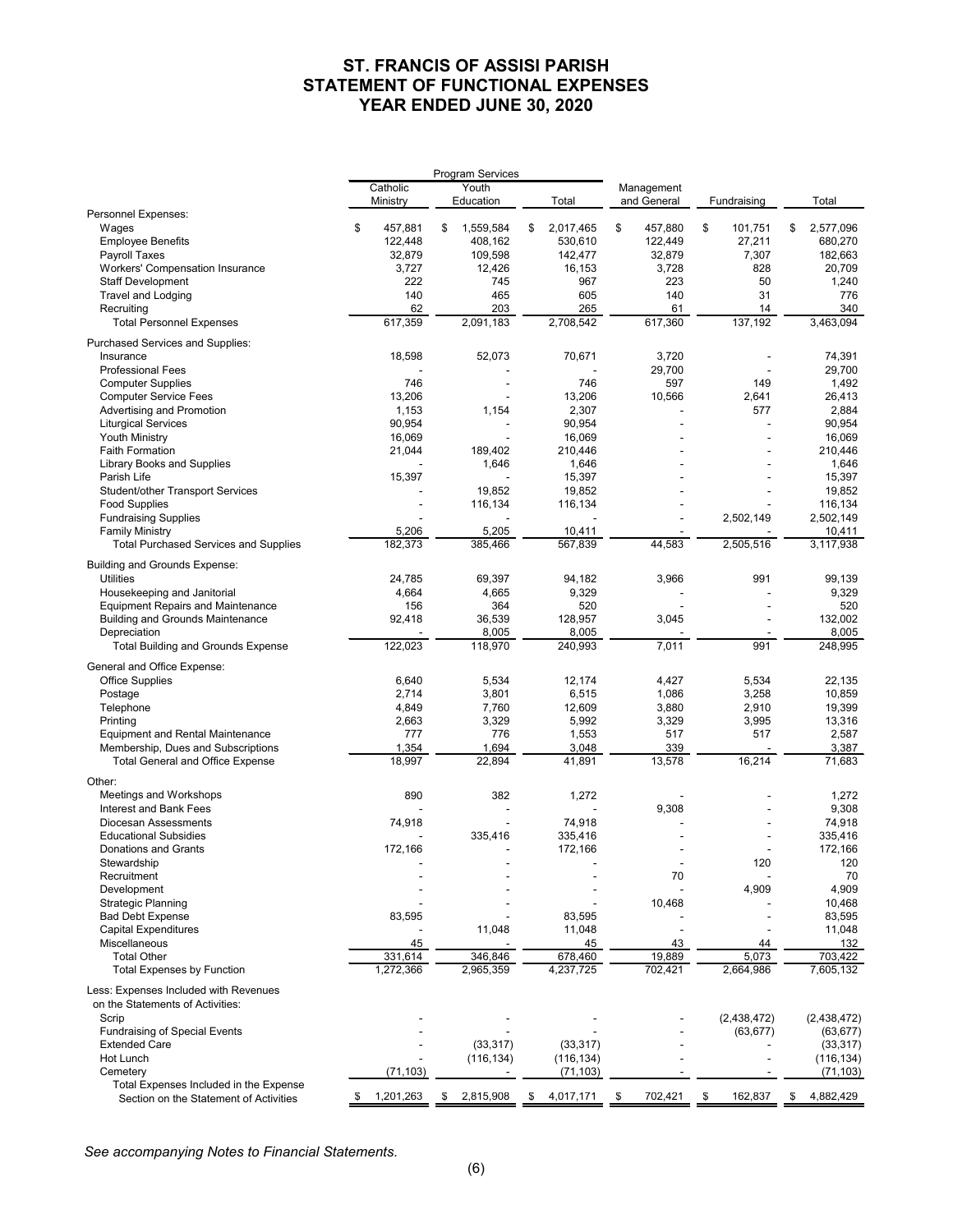### **ST. FRANCIS OF ASSISI PARISH STATEMENT OF FUNCTIONAL EXPENSES YEAR ENDED JUNE 30, 2019**

|                                                                                  |                  | Program Services |                   |                |               |                     |
|----------------------------------------------------------------------------------|------------------|------------------|-------------------|----------------|---------------|---------------------|
|                                                                                  | Catholic         | Youth            |                   | Management     |               |                     |
| Personnel Expenses:                                                              | Ministry         | Education        | Total             | and General    | Fundraising   | Total               |
| Wages                                                                            | \$<br>440,491    | 1,491,403<br>\$  | 1,931,894<br>\$   | \$<br>440,490  | \$<br>97,887  | 2,470,271<br>\$     |
| <b>Employee Benefits</b>                                                         | 111,513          | 371,712          | 483,225           | 111,514        | 24,781        | 619,520             |
| Payroll Taxes                                                                    | 31,957           | 106.523          | 138,480           | 31,957         | 7,102         | 177,539             |
| Workers' Compensation Insurance                                                  | 4,138            | 13,795           | 17,933            | 4,139          | 920           | 22,992              |
| <b>Staff Development</b>                                                         | 534              | 1,782            | 2,316             | 535            | 119           | 2,970               |
| <b>Travel and Lodging</b>                                                        | 141              | 469              | 610               | 141            | 31            | 782                 |
| Recruiting<br><b>Total Personnel Expenses</b>                                    | 48<br>588,822    | 157<br>1,985,841 | 205<br>2,574,663  | 47<br>588,823  | 10<br>130,850 | 262<br>3,294,336    |
|                                                                                  |                  |                  |                   |                |               |                     |
| Purchased Services and Supplies:<br>Insurance                                    | 17,879           | 50,062           | 67,941            | 3,576          |               | 71,517              |
| <b>Professional Fees</b>                                                         |                  |                  |                   | 15,695         |               | 15,695              |
| <b>Computer Support</b>                                                          | 13,713           |                  | 13,713            | 10,971         | 2,743         | 27,427              |
| Advertising and Promotion                                                        | 1,807            | 1,808            | 3,615             |                | 904           | 4,519               |
| <b>Liturgical Services</b>                                                       | 109,526          |                  | 109,526           |                |               | 109,526             |
| Youth Ministry                                                                   | 26,301           |                  | 26,301            |                |               | 26,301              |
| <b>Faith Formation</b>                                                           | 25,616           | 230,549          | 256,165           |                |               | 256,165             |
| <b>Library Books and Supplies</b>                                                |                  | 3,728            | 3,728             |                |               | 3,728               |
| Parish Life                                                                      | 14,224           |                  | 14,224            |                |               | 14,224              |
|                                                                                  |                  |                  |                   |                |               | 24,832              |
| <b>Student/Other Transport Services</b>                                          |                  | 24,832           | 24,832            |                |               |                     |
| <b>Food Supplies</b>                                                             |                  | 141,553          | 141,553           |                |               | 141,553             |
| <b>Fundraising Supplies</b>                                                      |                  |                  |                   |                | 3,076,333     | 3,076,333           |
| <b>Family Ministry</b><br><b>Total Purchased Services and Supplies</b>           | 5,774<br>214,840 | 5,773<br>458,305 | 11,547<br>673,145 | 30,242         | 3,079,980     | 11,547<br>3,783,367 |
|                                                                                  |                  |                  |                   |                |               |                     |
| Building and Grounds Expense:<br><b>Utilities</b>                                | 27,526           |                  |                   |                | 1,101         | 110,102             |
|                                                                                  |                  | 77,071           | 104,597           | 4,404          |               |                     |
| Housekeeping and Janitorial                                                      | 4,844            | 4,845            | 9,689             |                |               | 9,689               |
| <b>Equipment Repairs and Maintenance</b>                                         | 270              | 629              | 899               |                |               | 899                 |
| <b>Building and Grounds Maintenance</b>                                          | 104,864          | 42,900           | 147,764           | 3,575          |               | 151,339             |
| Depreciation<br><b>Total Building and Grounds Expense</b>                        | 137,504          | 8,006<br>133,451 | 8,006<br>270,955  | 7,979          | 1,101         | 8,006<br>280,035    |
| General and Office Expense:                                                      |                  |                  |                   |                |               |                     |
| <b>Office Supplies</b>                                                           | 6,028            | 5,025            | 11,053            | 4,020          | 5,025         | 20,098              |
| Postage                                                                          | 2,494            | 3,493            | 5,987             | 998            | 2,994         | 9,979               |
| Telephone                                                                        | 5,349            | 8,559            | 13,908            | 4,280          | 3,210         | 21,398              |
| Printing                                                                         | 2,613            | 3,266            | 5,879             | 3,266          | 3,919         | 13,064              |
| <b>Equipment and Rental Maintenance</b>                                          | 603              | 602              | 1,205             | 401            | 401           | 2,007               |
| Membership, Dues and Subscriptions                                               | 1,766            | 2,209            | 3,975             | 442            |               | 4,417               |
| <b>Total General and Office Expense</b>                                          | 18,853           | 23,154           | 42,007            | 13,407         | 15,549        | 70,963              |
| Other:                                                                           |                  |                  |                   |                |               |                     |
| Meetings and Workshops                                                           | 861              | 369              | 1,230             |                |               | 1,230               |
| Interest and Bank Fees                                                           |                  |                  |                   | 10,410         |               | 10,410              |
| Diocesan Assessments                                                             | 75,556           |                  | 75.556            |                |               | 75,556              |
| <b>Educational Subsidies</b>                                                     |                  | 350,148          | 350,148           |                |               | 350,148             |
| Donations and Grants                                                             | 83,199           |                  | 83,199            |                |               | 83,199              |
| Stewardship                                                                      |                  |                  |                   |                | 5,244         | 5,244               |
| Recruitment                                                                      |                  |                  |                   | 518            |               | 518                 |
| Development                                                                      |                  |                  |                   |                | 4,487         | 4,487               |
| <b>Strategic Planning</b>                                                        |                  |                  |                   | 17,802         |               | 17,802              |
| <b>Bad Debt Expense</b>                                                          | 69,978           |                  | 69,978            |                |               | 69,978              |
|                                                                                  |                  |                  |                   |                |               |                     |
| <b>Capital Expenditures</b>                                                      | 5,370            | 17,613           | 22,983            |                |               | 22,983              |
| Miscellaneous                                                                    | 782              |                  | 782               | 805            | 781           | 2,368               |
| <b>Total Other</b>                                                               | 235,746          | 368,130          | 603,876           | 29,535         | 10,512        | 643,923             |
| <b>Total Expenses by Function</b>                                                | .195.765         | 2.968.881        | 4.164.646         | 669.986<br>- 5 | 3.237.992     | 8.072.624           |
| Less: Expenses Included with Revenues                                            |                  |                  |                   |                |               |                     |
| on the Statements of Activities:                                                 |                  |                  |                   |                |               |                     |
| Scrip                                                                            |                  |                  |                   |                | (3,002,208)   | (3,002,208)         |
| <b>Fundraising of Special Events</b>                                             |                  |                  |                   |                | (74, 125)     | (74, 125)           |
| <b>Extended Care</b>                                                             |                  | (23, 102)        | (23, 102)         |                |               | (23, 102)           |
| Hot Lunch                                                                        |                  | (141, 553)       | (141, 553)        |                |               | (141, 553)          |
| Cemetery                                                                         | (79, 839)        |                  | (79, 839)         |                |               | (79, 839)           |
| Total Expenses Included in the Expense<br>Section on the Statement of Activities | 1,115,926<br>S   | 2,804,226        | 3,920,152         | 669,986<br>\$  | 161,659<br>\$ | 4,751,797<br>S      |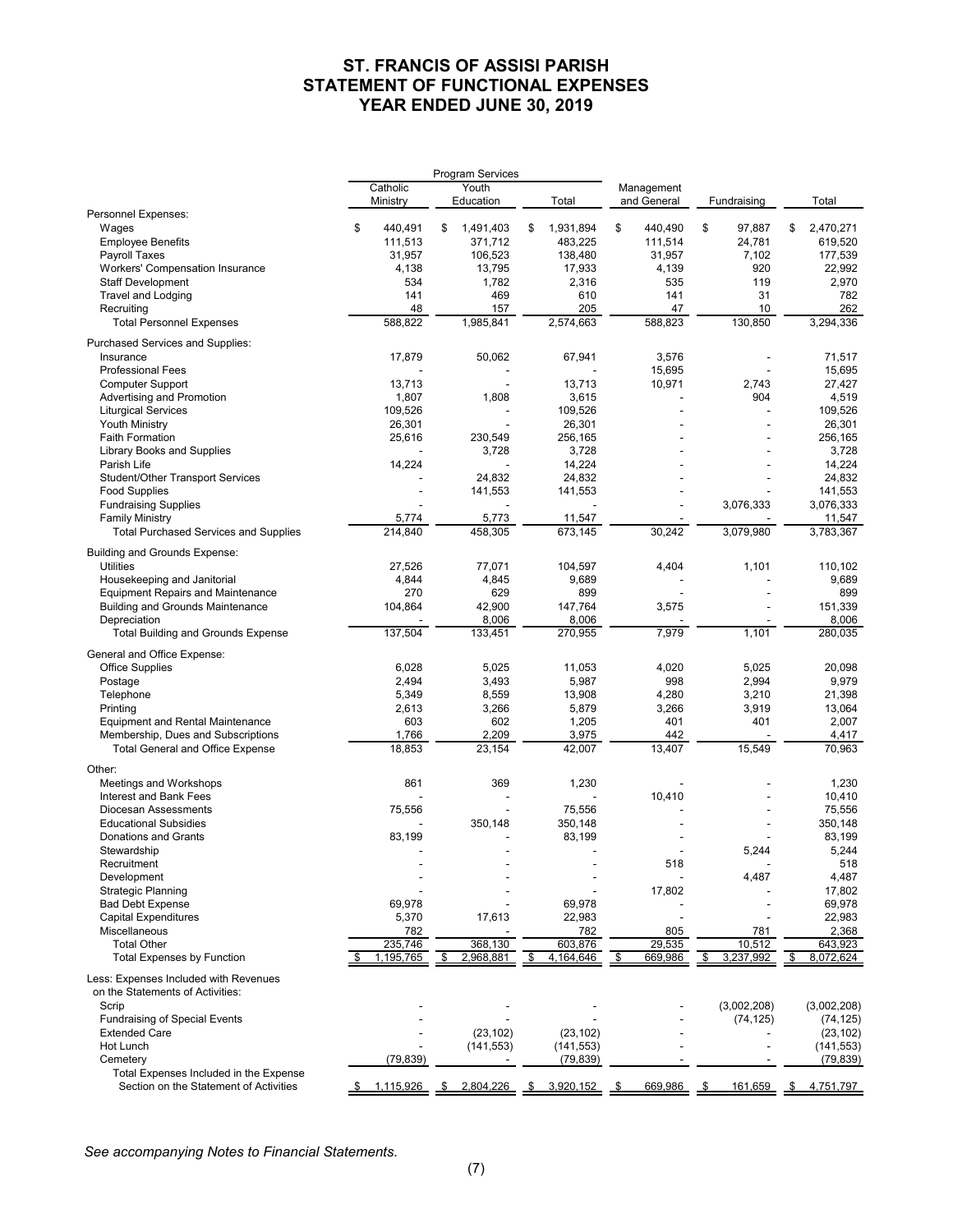## **ST. FRANCIS OF ASSISI PARISH STATEMENTS OF CASH FLOWS YEARS ENDED JUNE 30, 2020 AND 2019**

|                                                           | 2020            | 2019 |           |  |
|-----------------------------------------------------------|-----------------|------|-----------|--|
| <b>CASH FLOWS FROM OPERATING ACTIVITIES</b>               |                 |      |           |  |
| Change in Net Assets                                      | \$<br>271,456   | \$   | 197,327   |  |
| Adjustments to Reconcile Change in Net Assets to Net Cash |                 |      |           |  |
| Provided (Used) by Operating Activities:                  |                 |      |           |  |
| Depreciation                                              | 8,005           |      | 8,006     |  |
| Unrealized Loss (Gain) on Investments                     | 36,357          |      | 6,422     |  |
| Realized Gain on Sale of Investments                      | (32, 197)       |      | (15, 473) |  |
| Change in Operating Assets and Liabilities:               |                 |      |           |  |
| <b>Tuition Receivable</b>                                 | 19,512          |      | (45,006)  |  |
| <b>Extended Care Receivable</b>                           | 1,510           |      |           |  |
| <b>Other Receivable</b>                                   | 47,776          |      | 32,739    |  |
| <b>Unconditional Promises to Give</b>                     | 106,072         |      | (43, 881) |  |
| <b>Prepaid Expenses</b>                                   | (21, 768)       |      | (500)     |  |
| Scrip Inventory                                           | 24,461          |      | (47, 254) |  |
| <b>Accounts Payable</b>                                   | 38,643          |      | (75, 207) |  |
| Accrued Payroll Liabilities and Other                     | 38,973          |      | 15,192    |  |
| <b>Deferred Revenue</b>                                   | (20, 638)       |      | 14,458    |  |
| Net Cash Provided by Operating Activities                 | 518,162         |      | 46,823    |  |
| <b>CASH FLOWS FROM INVESTING ACTIVITIES</b>               |                 |      |           |  |
| Purchase of Property and Equipment                        | (94,900)        |      | (35,000)  |  |
| Proceeds from Sale of Investments                         |                 |      | 1,294     |  |
| Purchase of Investments                                   | (7, 587)        |      | (5,675)   |  |
| Net Cash Used by Investing Activities                     | (102, 487)      |      | (39, 381) |  |
| <b>CASH FLOWS FROM FINANCING ACTIVITIES</b>               |                 |      |           |  |
| Proceeds on Refundable Advance                            | 688,265         |      |           |  |
| Net Cash Provided by Financing Activities                 | 688,265         |      |           |  |
| NET CHANGE IN CASH AND CASH EQUIVALENTS                   | 1,103,940       |      | 7,442     |  |
| Cash and Cash Equivalents - Beginning of Year             | 301,678         |      | 294,236   |  |
| CASH AND CASH EQUIVALENTS - END OF YEAR                   | \$<br>1,405,618 | \$   | 301,678   |  |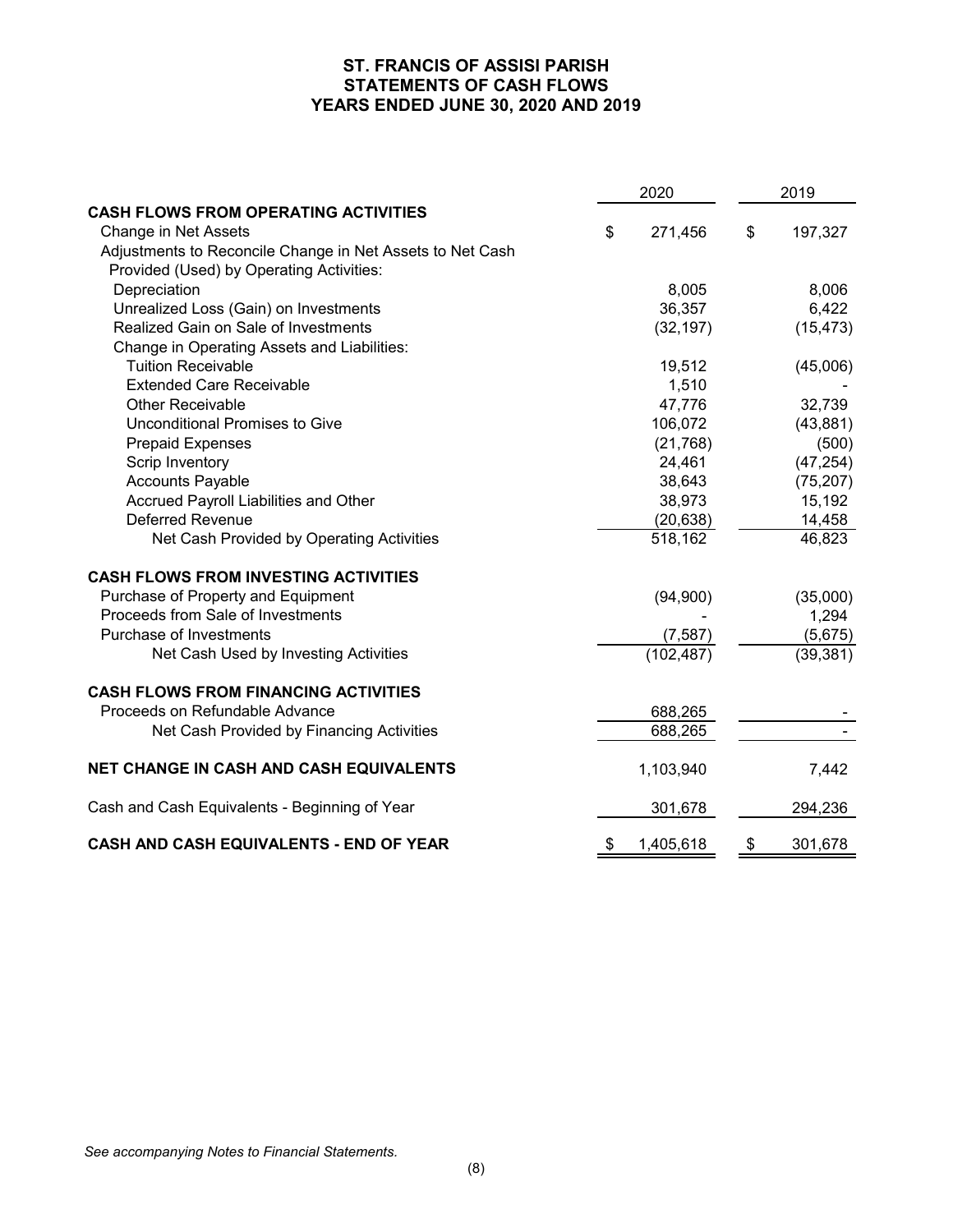## **NOTE 1 NATURE OF ACTIVITIES AND SIGNIFICANT ACCOUNTING POLICIES**

### **Nature of Activities**

St. Francis of Assisi Parish, (the Organization, we, us, our) is a charitable organization under the control of the Catholic Diocese of Green Bay. The Organization exists to provide worship and religious education in Manitowoc, Wisconsin. The Organization is supported primarily through contributions and fees from the congregation.

### **Departure from Generally Accepted Accounting Principles**

Prior to June 30, 2013, purchases of property and equipment were charged to expense as incurred, rather than capitalized and depreciated over their useful lives. The effect on the financial statements of this departure from accounting principles generally accepted in the United States of America (U.S. GAAP) is not reasonably determinable.

### **Cash and Cash Equivalents**

We consider all cash and highly liquid financial instruments with original maturities of three months or less, which are neither held for nor restricted by donors for long-term purposes, to be cash and cash equivalents.

### **Receivables and Credit Policies**

Accounts receivable consist primarily of noninterest-bearing amounts due for education programs, including outstanding tuition, food program, and other miscellaneous amounts. We determine the allowance for uncollectible accounts receivable based on historical experience, an assessment of economic conditions, and a review of subsequent collections. Accounts receivable are written off when deemed uncollectible.

Other receivable is stated at the amount management expects to collect from Calvary Cemetery for the subcontracting of employees.

## **Promises to Give**

We record unconditional promises to give that are expected to be collected within one year at net realizable value. Unconditional promises to give expected to be collected in future years are initially recorded at fair value using present value techniques incorporating riskadjusted discount rates designed to reflect the assumptions market participants would use in pricing the asset. In subsequent years, amortization of the discounts is included in contribution revenue in the statements of activities. We determine the allowance for uncollectible promises to give based on historical experience, an assessment of economic conditions, and a review of subsequent collections. Promises to give are written off when deemed uncollectible. At June 30, 2020 and 2019, we believe unconditional promises to be fully collectible; accordingly, no allowance for uncollectible unconditional promises to give is required to state promises receivable at net realizable value.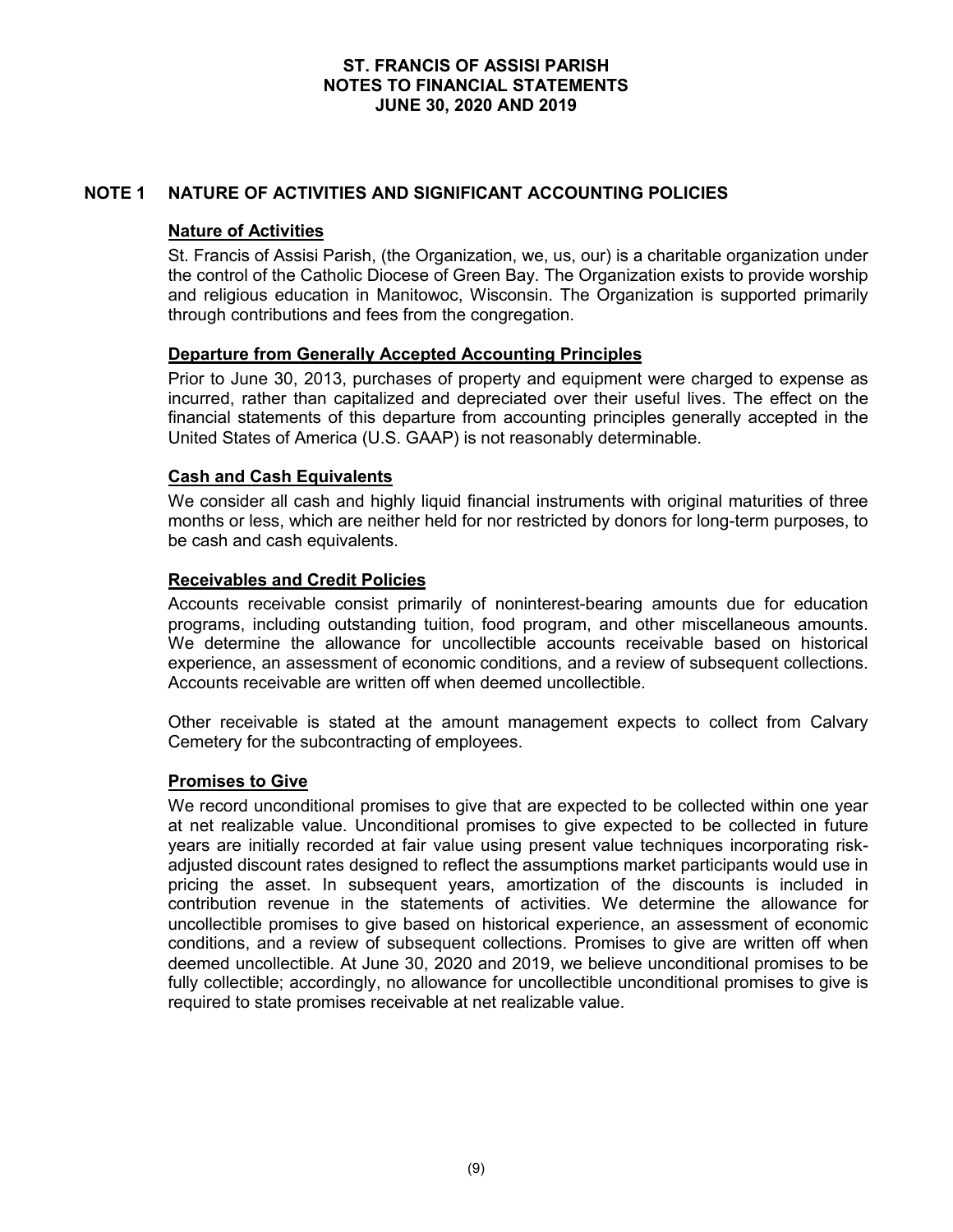## **NOTE 1 NATURE OF ACTIVITIES AND SIGNIFICANT ACCOUNTING POLICIES (CONTINUED)**

### **Scrip Inventory**

Scrip inventory is stated at the lower of cost or net realizable value. Cost is generally determined using the specific identification method. When evidence exists that the net realizable value of inventory is lower than its cost, the difference is recognized as a loss in the statement of activities in the period in which it occurs.

## **Property and Equipment**

We record property and equipment additions acquired after June 30, 2013 over \$10,000 at cost, or if donated, at fair value on the date of donation. Depreciation and amortization are computed using the straight-line method over the estimated useful lives of the assets ranging from 7 to 39 years, or in the case of capitalized leased assets or leasehold improvements, the lesser of the useful life of the asset or the lease term. When assets are sold or otherwise disposed of, the cost and related depreciation or amortization are removed from the accounts, and any resulting gain or loss is included in the statements of activities. Costs of maintenance and repairs that do not improve or extend the useful lives of the respective assets are expensed currently.

### **Investments**

We record investment purchases at cost, or if donated, at fair value on the date of donation. Thereafter, investments are reported at their fair values in the statements of financial position. Net investment return/(loss) is reported in the statements of activities and consists of interest and dividend income, realized and unrealized capital gains and losses, less external and direct internal investment expenses.

## **Refundable Advance**

On April 16, 2020, the Organization received proceeds in the amount of \$688,265 to fund payroll, rent, utilities, and interest on mortgages and existing debt through the Paycheck Protection Program (the PPP Loan). The PPP loan may be forgiven by the U.S. Small Business Administration (SBA) subject to certain performance barriers, as outlined in the loan agreement and the CARES Act. Therefore, the Organization has classified this loan as a conditional contribution for accounting purposes. As of June 30, 2020, the Organization has not satisfied the performance barriers attributable to the PPP loan proceeds, and this is classified as a refundable advance in the accompanying statement of financial position. The SBA has not formally forgiven any portion of the Organization's obligation under this PPP loan. Payment of principal and interest is deferred until the date on which the amount of forgiveness is remitted to the lender or, if the Organization fails to apply for forgiveness within 10 months after the covered period, then payment of principal and interest shall begin on that date The covered period from April 16, 2020 to October 1, 2020 is the time that an organization has to spend their PPP Loan funds.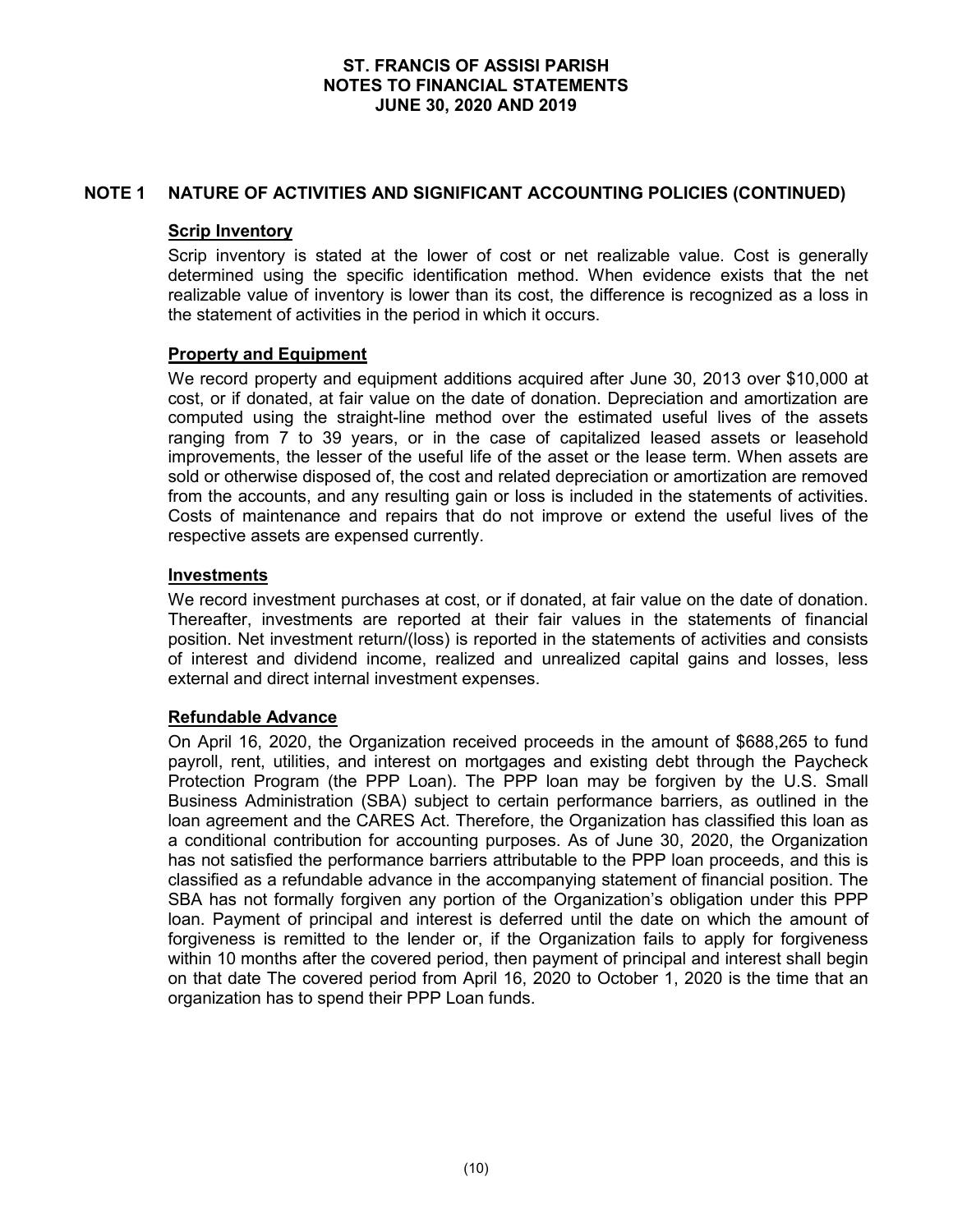## **NOTE 1 NATURE OF ACTIVITIES AND SIGNIFICANT ACCOUNTING POLICIES (CONTINUED)**

### **Net Assets**

Net assets, revenues, gains, and losses are classified based on the existence or absence of donor- or grantor-imposed restrictions. Accordingly, net assets and changes therein are classified and reported as follows:

*Net Assets Without Donor Restrictions* – Net assets available for use in general operations and not subject to donor (or certain grantor) restrictions. The governing board has designated net assets for the endowment fund.

*Net Assets With Donor Restrictions* – Net assets subject to donor- (or certain grantor-) imposed restrictions. Some donor-imposed restrictions are temporary in nature, such as those that will be met by the passage of time or other events specified by the donor. Other donor-imposed restrictions are perpetual in nature, where the donor stipulates that resources be maintained in perpetuity. Gifts of long-lived assets and gifts of cash restricted for the acquisition of long-lived assets are recognized as revenue when the assets are placed in service. Donor-imposed restrictions are released when a restriction expires, that is, when the stipulated time has elapsed, when the stipulated purpose for which the resource was restricted has been fulfilled, or both.

## **Revenue and Revenue Recognition**

Contributions are recognized when cash, securities or other assets, an unconditional promise to give, or notification of a beneficial interest is received. Conditional promises to give are not recognized until the conditions on which they depend have been substantially met.

Contributions restricted by donors are reported as increases in net assets without donor restrictions if the restrictions expire (that is, when a stipulated time restriction ends or purpose restriction is accomplished) in the reporting period in which the revenue is recognized. All other donor-restricted contributions are reported as increases in net assets with donor restrictions, depending on the nature of the restrictions. When a restriction expires, net assets with donor restrictions are reclassified to net assets without donor restrictions and reported in the statement of activities as Net Released from Restrictions.

Tuition and fee revenue is recognized in the period in which the related educational instruction is performed. Unearned tuition and fee revenue, which totaled \$33,969 and \$64,076 at June 30, 2020 and 2019, respectively, is reflected as Deferred Revenue on the statements of financial position. Revenue from tuition and fees is recognized over time.

Proceeds from the Wisconsin Parental Choice Program is funding for individual students qualifying for the program and is recognized over time for the respective school year in which the related education instruction is performed. (See Note 13 on the Private School Program).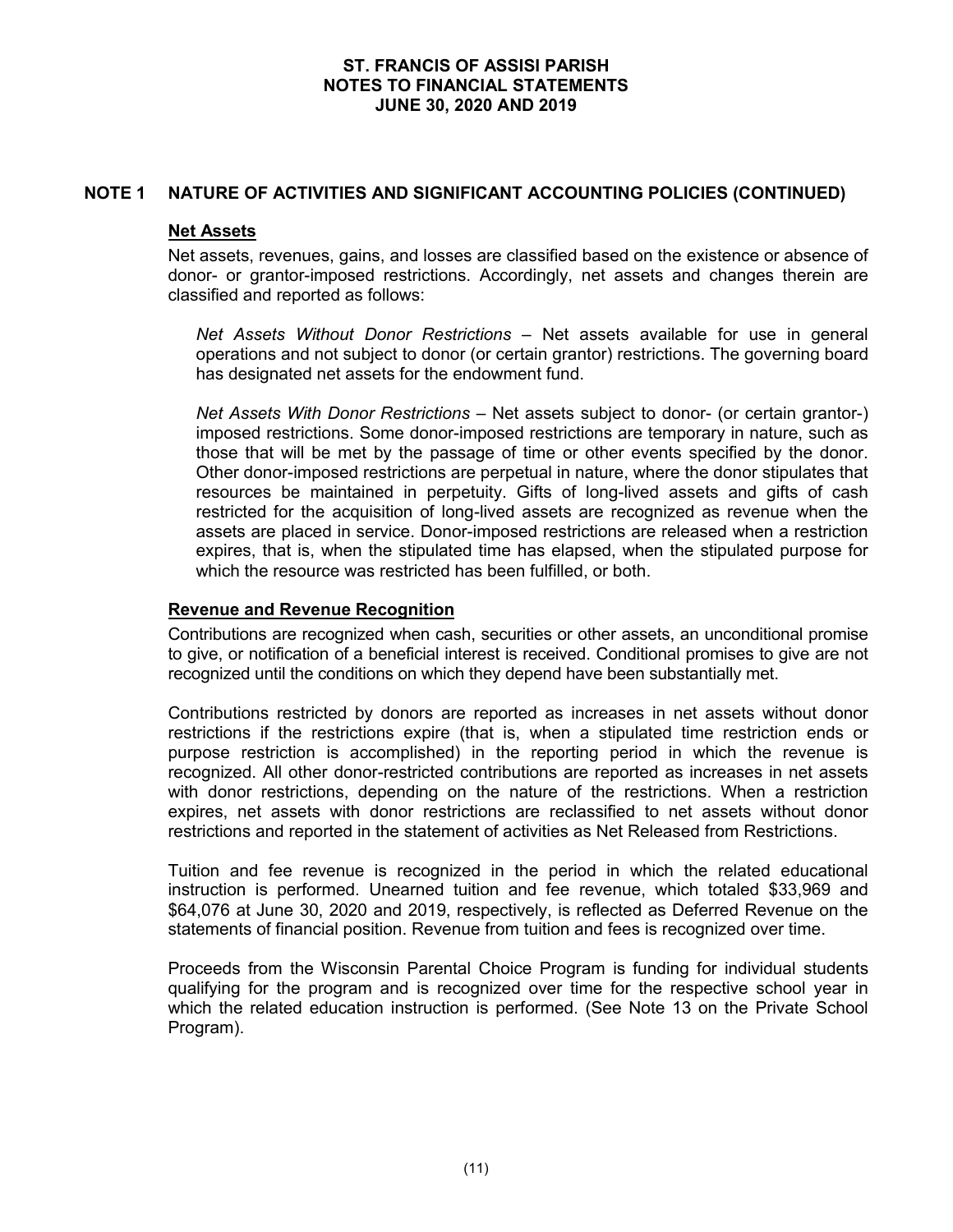# **NOTE 1 NATURE OF ACTIVITIES AND SIGNIFICANT ACCOUNTING POLICIES (CONTINUED)**

## **Revenue and Revenue Recognition (Continued)**

Revenues from Organization activities are recognized as revenue when the programs are held or goods or services are provided. Receivables for extended care totaled \$8,417 and \$9,927 at June 30, 2020 and 2019, respectively, and is reflected as Other Receivable on the statements of financial position. Unearned hot lunch revenue, which totaled \$8,350 and \$1,119 at June 30, 2020 and 2019, respectively, is reflected as Deferred Revenue on the statements of financial position. Revenues from Organization activities are recognized at a point in time. Income received for special events is evaluated for treatment as an exchange transaction or a contribution. Revenue equal to the fair value of direct benefits to donors are deferred until the event occurs. Contribution income for the excess received are reported as increases in net assets with donor restrictions when received and released from restrictions when the event occurs.

## **Donated Services and In-Kind Contributions**

Volunteers contribute significant amounts of time to our program services, administration, and fundraising and development activities; however, the financial statements do not reflect the value of these contributed services because they do not meet recognition criteria prescribed by accounting principles generally accepted in the United States of America. Contributed goods are recorded at fair value at the date of donation. We record donated professional services at the respective fair values of the services received. No significant contributions of such goods or services were received during the years ended June 30, 2020 and 2019.

## **Advertising Costs**

Advertising costs are expensed as incurred and approximated \$2,884 and \$4,519 during the years ended June 30, 2020 and 2019, respectively.

## **Functional Allocation of Expenses**

The costs of program and supporting services activities have been summarized on a functional basis in the statements of activities. The statements of functional expenses present the natural classification detail of expenses by function. Accordingly, certain costs have been allocated among the programs and supporting services benefited.

#### **Income Taxes**

St. Francis of Assisi Parish is organized as a Wisconsin nonprofit corporation and has been recognized by the Internal Revenue Service (IRS) as exempt from federal income taxes under Internal Revenue Code (IRC) Section 501(a) as organization described in IRC Section 501(c)(3), qualify for the charitable contribution deduction under IRC Section 170(b)(1)(A), and has been determined not to be a private foundation under IRC Section 509(a)(2). As a member of the Catholic Diocese of Green Bay, Inc., the Organization is covered by the United States Catholic Conference's group exemption and, therefore, is not required to file information returns with the IRS or state of Wisconsin.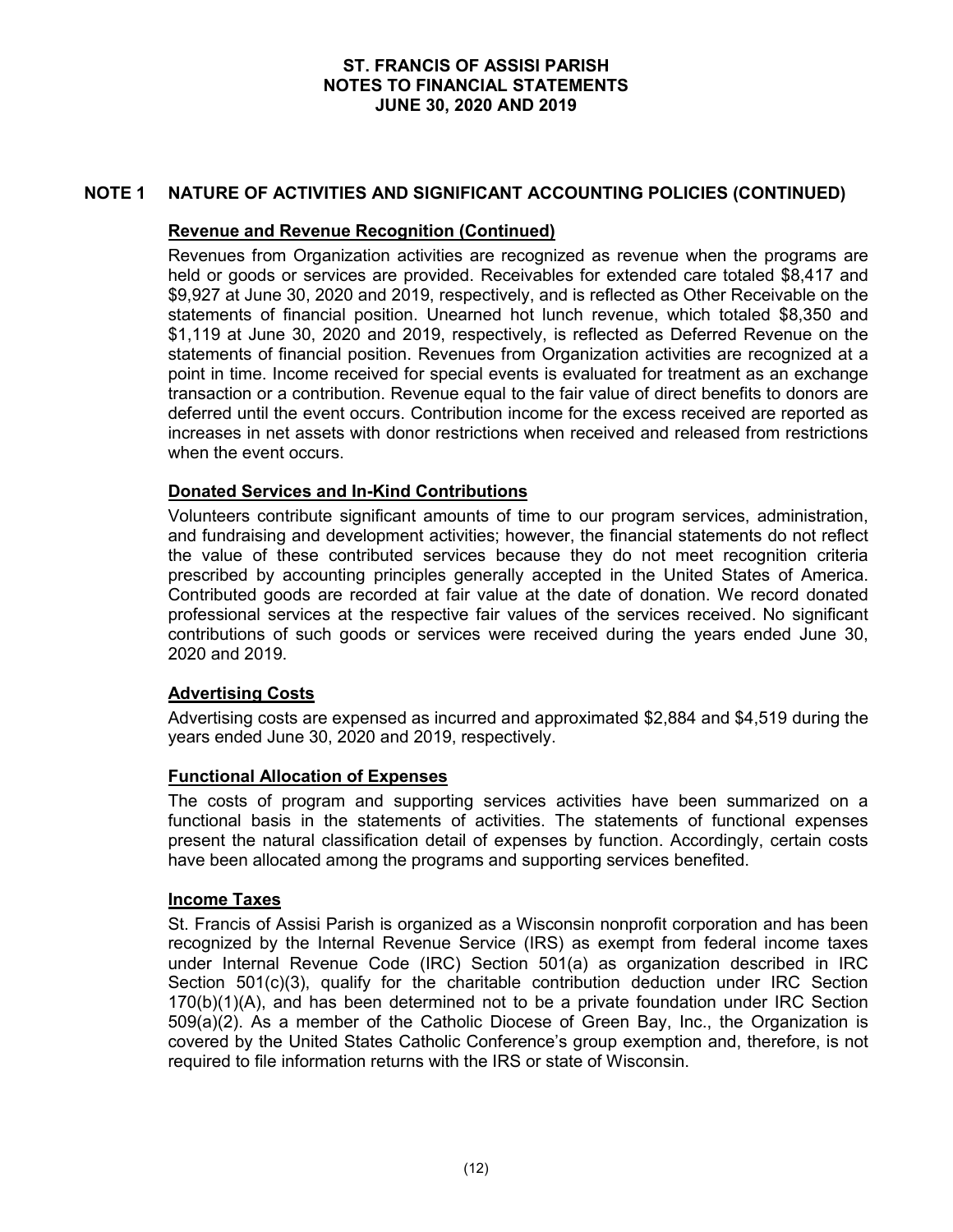# **NOTE 1 NATURE OF ACTIVITIES AND SIGNIFICANT ACCOUNTING POLICIES (CONTINUED)**

## **Estimates**

The preparation of financial statements in conformity with accounting principles generally accepted in the United States of America requires us to make estimates and assumptions that affect the reported amounts of assets and liabilities at the date of the financial statements and the reported amounts of revenues and expenses during the reporting period. Actual results could differ from those estimates, and those differences could be material.

## **Financial Instruments and Credit Risk**

We manage deposit concentration risk by placing cash and money market accounts with financial institutions believed by us to be creditworthy. At times, amounts on deposit may exceed insured limits or include uninsured investments in money market mutual funds. To date, we have not experienced losses in any of these accounts. Credit risk associated with accounts receivable and promises to give is considered to be limited due to high historical collection rates and because substantial portions of the outstanding amounts are due from board members, governmental agencies, and foundations supportive of our mission. Investments are made by diversified investment managers whose performance is monitored by us and the investment committee of the board of directors. Although the fair values of investments are subject to fluctuation on a year-to-year basis, we and the investment committee believe that the investment policies and guidelines are prudent for the long-term welfare of the Organization.

## **Reclassifications**

Certain reclassifications of amounts previously reported have been made to the accompanying financial statements to maintain consistency between periods presented. The reclassifications had no impact on previously reported net assets.

#### **Recent Accounting Guidance**

In February 2016, the Financial Accounting Standards Board (FASB) issued Accounting Standards Update (ASU) 2016-02, *Leases (Topic 842*), which is expected to increase transparency and comparability among organizations. The core principle of Topic 842 is that a lessee should recognize the assets and liabilities that arise from leases. The standard requires lessees to reflect most leases on their statement of financial position sheet as lease liabilities with a corresponding right-of-use asset, while leaving presentation of lease expense in the statement of activities largely unchanged. The standard also eliminates the real-estate specific provisions that exist under current U.S. GAAP and modifies the classification criteria and accounting which lessors must apply to sales-type and directfinancing leases. The standard is effective for fiscal years beginning after December 15, 2021. Early adoption is permitted. The Organization is currently evaluating the impact of ASU 2016-02 on the School's financial statements.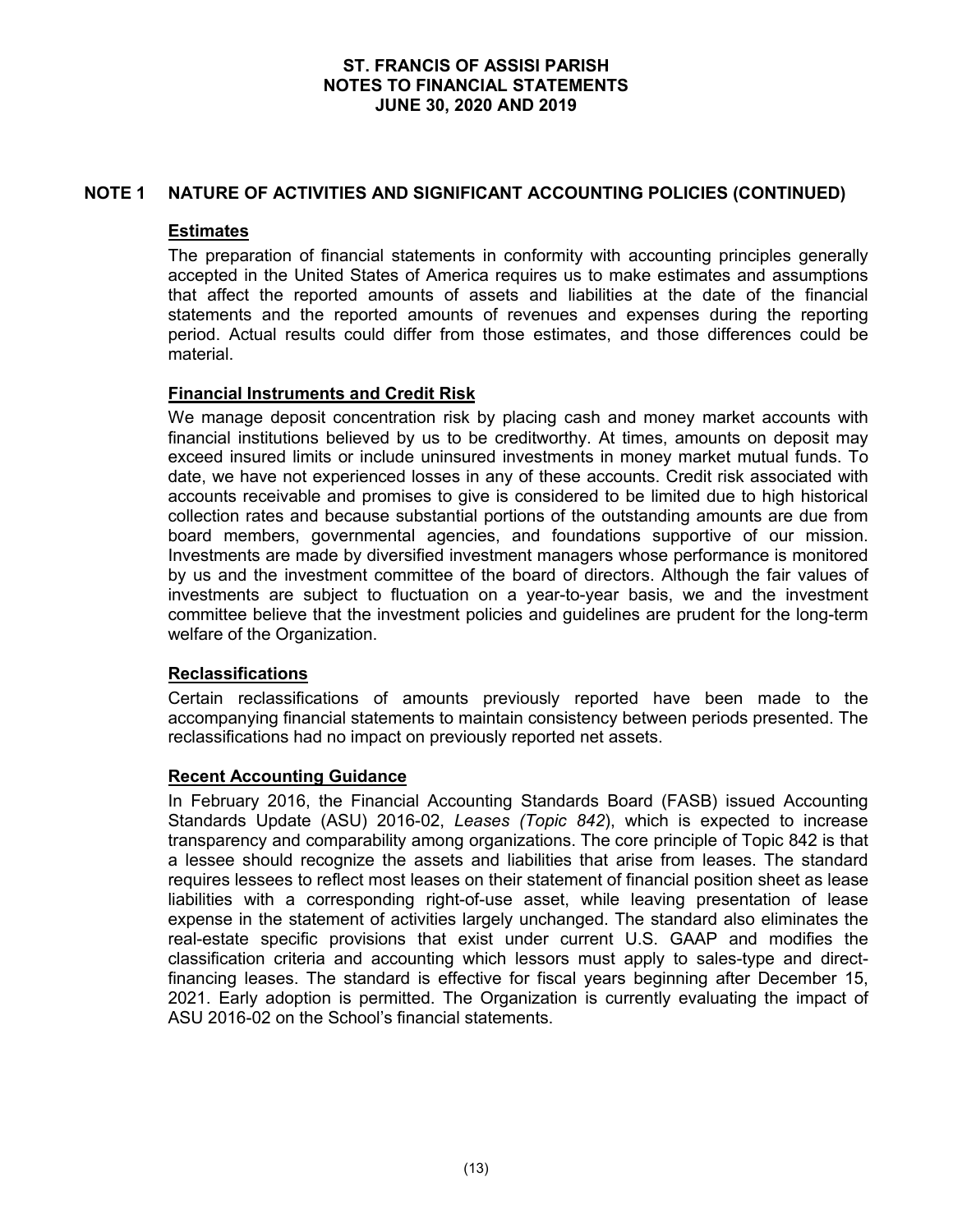## **NOTE 1 NATURE OF ACTIVITIES AND SIGNIFICANT ACCOUNTING POLICIES (CONTINUED)**

### **Change in Accounting Principle**

For the year ended June 30, 2020, we adopted Financial Accounting Standards Board (FASB) Accounting Standards Update (ASU) 2014-09, *Revenue from Contracts with Customers (Topic 606).* Subsequent to May 2014, the FASB issued six ASUs to clarify certain matters related to Topic 606. Topic 606 supersedes the revenue recognition requirements in FASB ASC 605, *Revenue Recognition*, and requires the recognition of revenue when promised goods or services are transferred to customers in an amount that reflects the consideration to which an entity expects to be entitled in exchange for those goods or services. The updates address the complexity of revenue recognition and provide sufficient information to enable financial statements users to understand the nature, amount, timing, and uncertainty of revenue and cash flows arising from contracts with customers. No cumulative-effect adjustment in net assets was recorded because the adoption of ASU 2014-09 did not significantly impact our reported historical revenue.

For the year ended June 30, 2020, we adopted Financial Accounting Standards Board (FASB) Accounting Standards Update (ASU) 2018-08, *Clarifying the Scope and the Accounting Guidance for Contributions Received and Contributions Made*, which clarifies when a transfer of cash or other assets received and made qualifies as a contribution or an exchange transaction and establishes criteria for determining whether the asset provider is receiving commensurate value in return for those assets. The ASU also provides guidance for determining whether a contribution is conditional. No cumulative-effect adjustment in net assets was recorded because the adoption of ASU 2018-08 did not significantly impact our reported historical revenue.

#### **Subsequent Events**

We have evaluated subsequent events through October 13, 2020, the date the financial statements were available to be issued.

Beginning July 1, 2020, our elementary and middle school was combined with Roncalli High School to form Roncalli Catholic Schools, Inc.

## **NOTE 2 LIQUIDITY AND AVAILABILITY**

Financial assets available for general expenditure, that is, without donor or other restrictions limiting their use, within one year of the statement of financial position date, comprise the following:

|                                          | 2020       | 2019      |
|------------------------------------------|------------|-----------|
| Cash and Cash Equivalents                | 1,405,618  | 301,678   |
| <b>Tuition Receivable</b>                | 79.270     | 98,782    |
| <b>Other Receivable</b>                  | 5.766      | 53.542    |
| <b>Promises to Give</b>                  |            | 106.072   |
| Less: Net Assets with Donor Restrictions | (376, 843) | (350,740) |
| Total                                    | 1,113,811  | 209.334   |

Our endowment fund consists of funds designated by the board as endowments.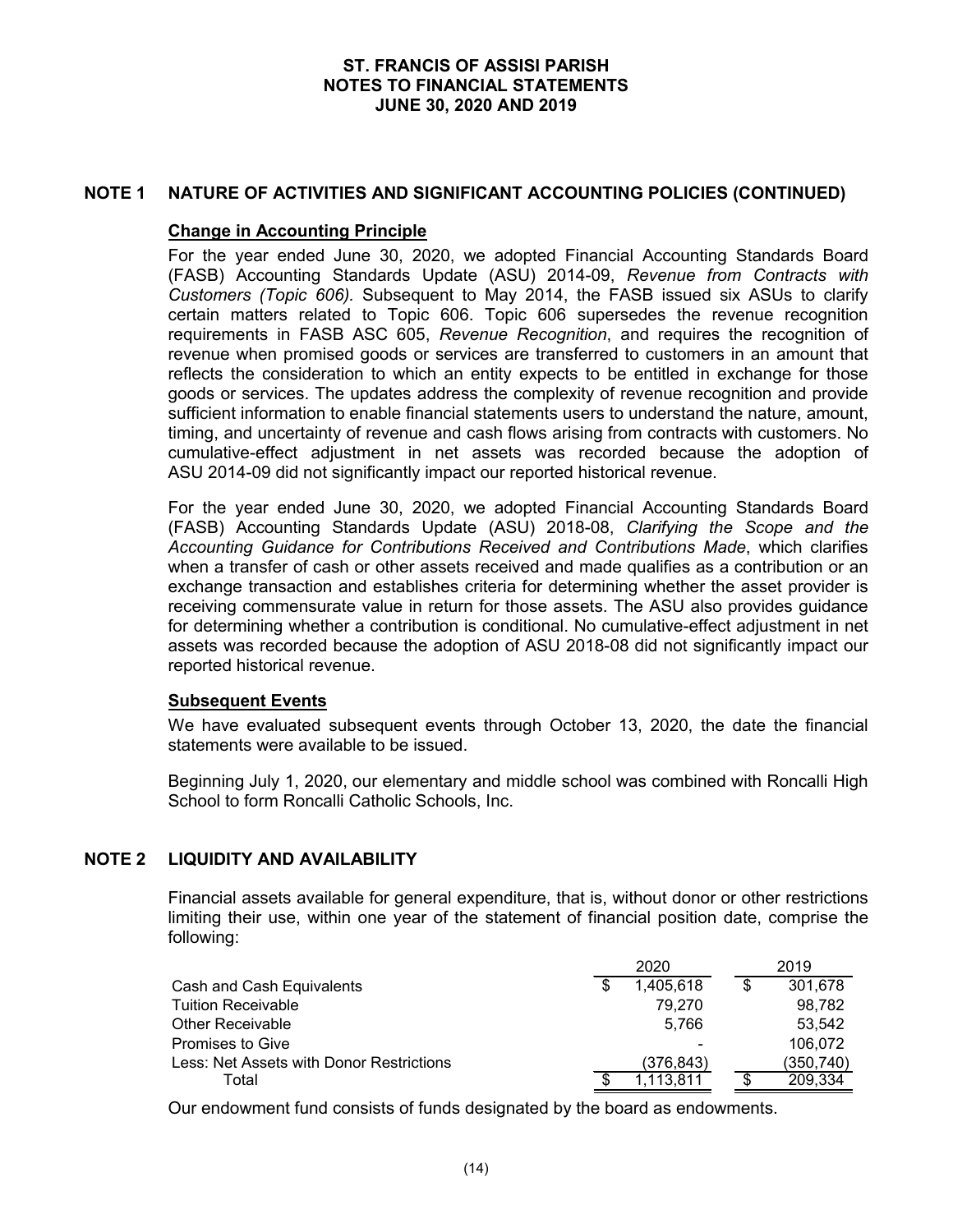## **NOTE 2 LIQUIDITY AND AVAILABILITY (CONTINUED)**

Our board-designated endowment of \$210,051 and \$206,624, as of June 30, 2020 and 2019, respectively, is subject to an annual spending rate of 5% as described in Note 9. The amounts appropriated for general expenditure as part of our board's annual budget approval and appropriation are available for spending each year.

We have available, \$200,000 and \$500,000 revolving line of credit agreements with Bank First National as described in Note 7.

### **NOTE 3 FAIR VALUE MEASUREMENTS AND DISCLOSURES**

We report certain assets at fair value in the financial statements. Fair value is the price that would be received to sell an asset or paid to transfer a liability in an orderly transaction in the principal, or most advantageous, market at the measurement date under current market conditions regardless of whether that price is directly observable or estimated using another valuation technique. Inputs used to determine fair value refer broadly to the assumptions that market participants would use in pricing the asset or liability, including assumptions about risk. Inputs may be observable or unobservable. Observable inputs are inputs that reflect the assumptions market participants would use in pricing the asset or liability based on market data obtained from sources independent of the reporting entity. Unobservable inputs are inputs that reflect the reporting entity's own assumptions about the assumptions market participants would use in pricing the asset or liability based on the best information available. A three-tier hierarchy categorizes the inputs as follows:

*Level 1* – Quoted prices (unadjusted) in active markets for identical assets or liabilities that we can access at the measurement date.

*Level 2* – Inputs other than quoted prices included within Level 1 that are observable for the asset or liability, either directly or indirectly. These include quoted prices for similar assets or liabilities in active markets, quoted prices for identical or similar assets or liabilities in markets that are not active, inputs other than quoted prices that are observable for the asset or liability, and market-corroborated inputs.

*Level 3* – Unobservable inputs for the asset or liability. In these situations, we develop inputs using the best information available in the circumstances.

In some cases, the inputs used to measure the fair value of an asset might be categorized within different levels of the fair value hierarchy. In those cases, the fair value measurement is categorized in its entirety in the same level of the fair value hierarchy as the lowest level input that is significant to the entire measurement. Assessing the significance of a particular input to entire measurement requires judgment, taking into account factors specific to the asset. The categorization of an asset within the hierarchy is based upon the pricing transparency of the asset and does not necessarily correspond to our assessment of the quality, risk, or liquidity profile of the asset.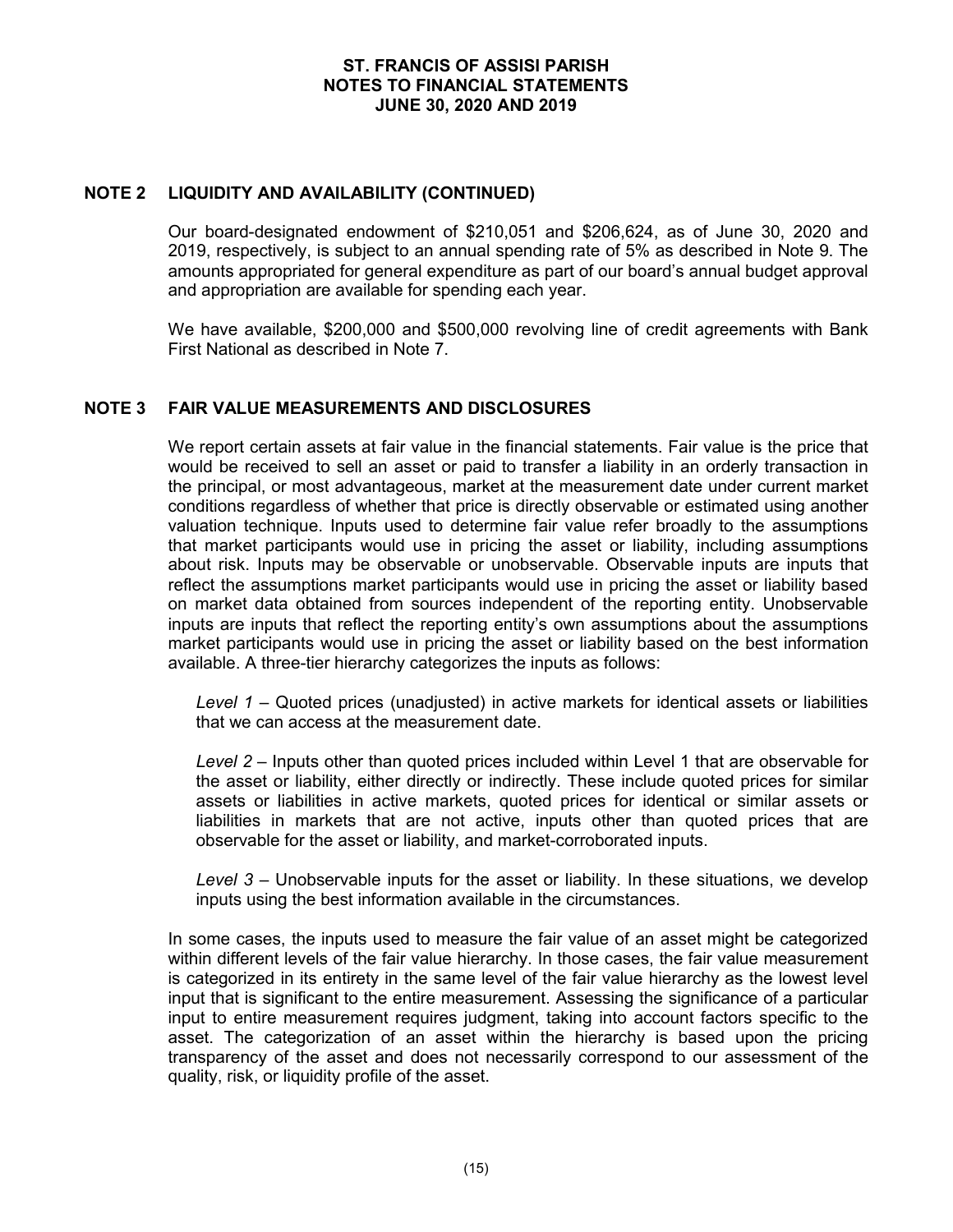## **NOTE 3 FAIR VALUE MEASUREMENTS AND DISCLOSURES (CONTINUED)**

A significant portion of our investment assets are classified within Level 2 because they comprise various funds developed by our investment company which are further invested in open-end mutual funds with readily determinable fair values based on daily redemption values.

The following table presents assets measured at fair value on a recurring basis at June 30, 2020.

|                           |              | Fair Value Measurements at Report Date Using |                       |    |                      |                        |  |  |
|---------------------------|--------------|----------------------------------------------|-----------------------|----|----------------------|------------------------|--|--|
|                           |              |                                              | Quoted                |    |                      |                        |  |  |
|                           |              |                                              | Prices in             |    | Significant          |                        |  |  |
|                           |              |                                              | <b>Active Markets</b> |    | Other                | Significant            |  |  |
|                           |              | Assets                                       | for Identical         |    | Observable<br>Inputs | Unobservable<br>Inputs |  |  |
|                           | Total        |                                              | (Level 1)             |    | (Level 2)            | (Level 3)              |  |  |
| <b>ASSETS</b>             |              |                                              |                       |    |                      |                        |  |  |
| Endowment Investments:    |              |                                              |                       |    |                      |                        |  |  |
| <b>Mutual Bond Funds</b>  | \$<br>62,952 | \$                                           |                       | \$ | 62.952               | \$                     |  |  |
| <b>Mutual Stock Funds</b> | 147,099      |                                              |                       |    | 147.099              |                        |  |  |
| Total                     | 210,051      | \$.                                          |                       |    | 210,051              | \$                     |  |  |

The following table presents assets measured at fair value on a recurring basis at June 30, 2019:

|                           |              | Fair Value Measurements at Report Date Using |                       |    |             |              |           |  |
|---------------------------|--------------|----------------------------------------------|-----------------------|----|-------------|--------------|-----------|--|
|                           |              |                                              | Quoted                |    |             |              |           |  |
|                           |              |                                              | Prices in             |    | Significant |              |           |  |
|                           |              |                                              | <b>Active Markets</b> |    | Other       | Significant  |           |  |
|                           |              |                                              | for Identical         |    | Observable  | Unobservable |           |  |
|                           |              | Assets                                       |                       |    | Inputs      | Inputs       |           |  |
|                           | Total        |                                              | (Level 1)             |    | (Level 2)   |              | (Level 3) |  |
| <b>ASSETS</b>             |              |                                              |                       |    |             |              |           |  |
| Endowment Investments:    |              |                                              |                       |    |             |              |           |  |
| <b>Mutual Bond Funds</b>  | \$<br>61,898 | \$                                           |                       | \$ | 61,898      | \$           |           |  |
| <b>Mutual Stock Funds</b> | 144,726      |                                              |                       |    | 144,726     |              |           |  |
| Total                     | 206,624      | \$                                           |                       |    | 206,624     | \$           |           |  |

## **NOTE 4 PROMISES TO GIVE**

Unconditional promises to give are estimated to be collected as follows at June 30:

|                 | 2020        |         | 2019 |
|-----------------|-------------|---------|------|
| Within One Year | œ<br>-<br>u | æ<br>۰D | na.  |
|                 |             |         |      |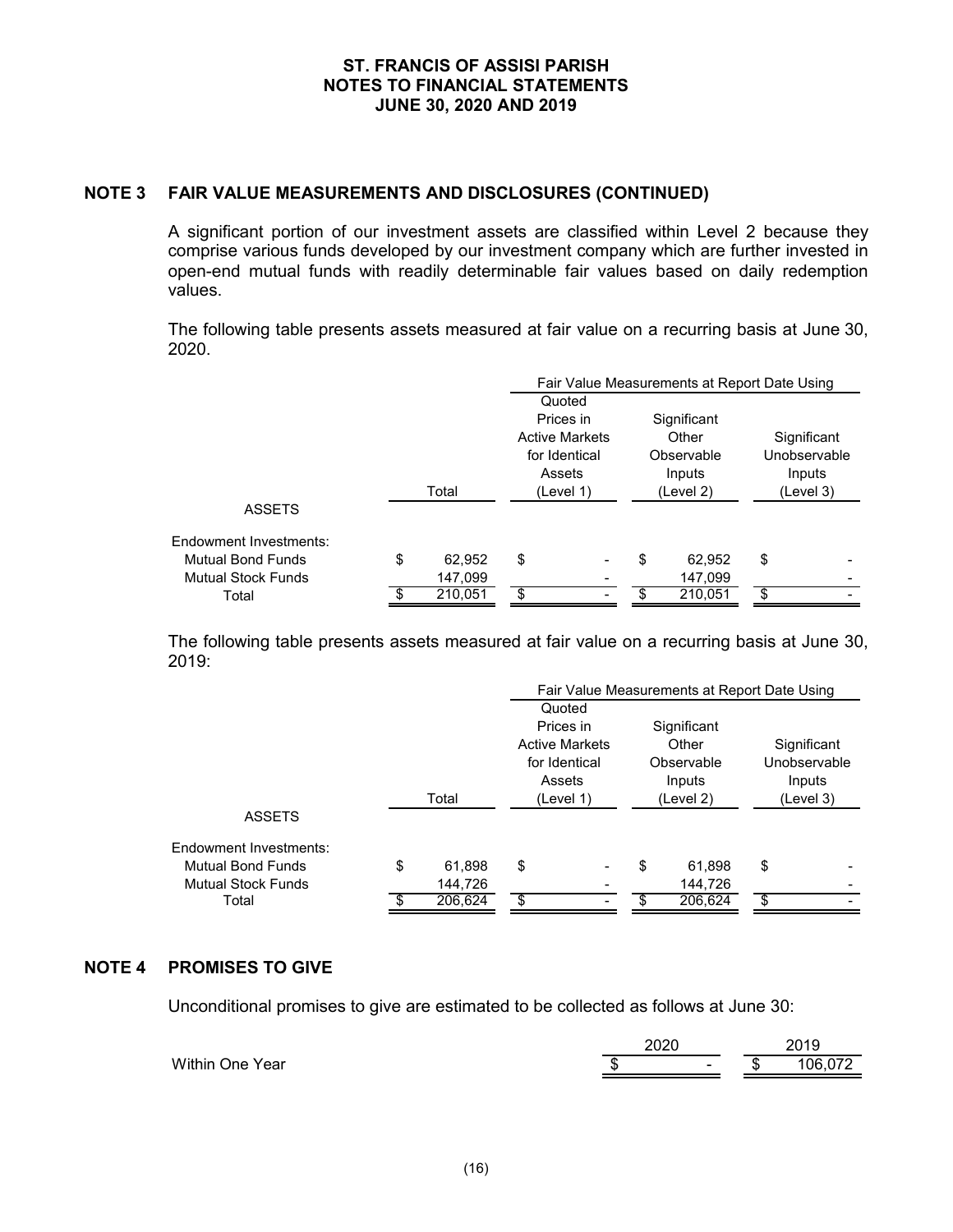### **NOTE 5 PROPERTY AND EQUIPMENT**

Property and equipment consists of the following at June 30:

|                                                 | 2020      | 2019     |
|-------------------------------------------------|-----------|----------|
| <b>Buildings and Improvements</b>               | 173,410   | 78.510   |
| <b>Furniture and Equipment</b>                  | 60.120    | 60.120   |
| Subtotal                                        | 233.530   | 138,630  |
| Less: Accumulated Depreciation and Amortization | (27, 732) | (19,727) |
| <b>Total Property and Equipment</b>             | 205,798   | 118.903  |

Depreciation expense totaled \$8,005 and \$8,006 for the years ended June 30, 2020 and 2019, respectively.

Our property and equipment in the statements of financial position include property that did not meet the requirements of Wis. Admin. Codes PI 35 and 48 because the underlying assets were for the Catholic Ministry program. For the years ended June 30, 2020 and 2019, the book cost of these assets were \$ 145,109 and \$50,209 and had accumulated depreciation of \$6,156 and \$3,984, respectively. Depreciation expense for this property and equipment for the years ended June 30, 2020 and 2019 was \$2,172 and \$2,173, respectively.

#### **NOTE 6 INVESTMENT RETURN**

Investment return consists of the following at June 30:

|                                       | 2020      | 2019 |          |  |
|---------------------------------------|-----------|------|----------|--|
| Interest and Dividend Income          | 11.286    |      | 6.373    |  |
| Unrealized Gain (Loss) on Investments | (36, 357) |      | (6, 422) |  |
| Realized Gain on Sale of Investments  | 32.197    |      | 15.473   |  |
| Total                                 | 7.126     |      | 15.424   |  |

#### **NOTE 7 LINE OF CREDIT**

We have a \$500,000 revolving line of credit with Bank First National, secured by substantially all assets of the Organization. For the year ended June 30, 2020, interest accrued at the Bank First prime rate plus 1% (4.25%) while the year ended June 30, 2019 had interest accrued at the Bank First prime rate (5.25%). Accrued interest and principal are due at maturity (December 1, 2022). At June 30, 2020 and 2019, there was no balance outstanding.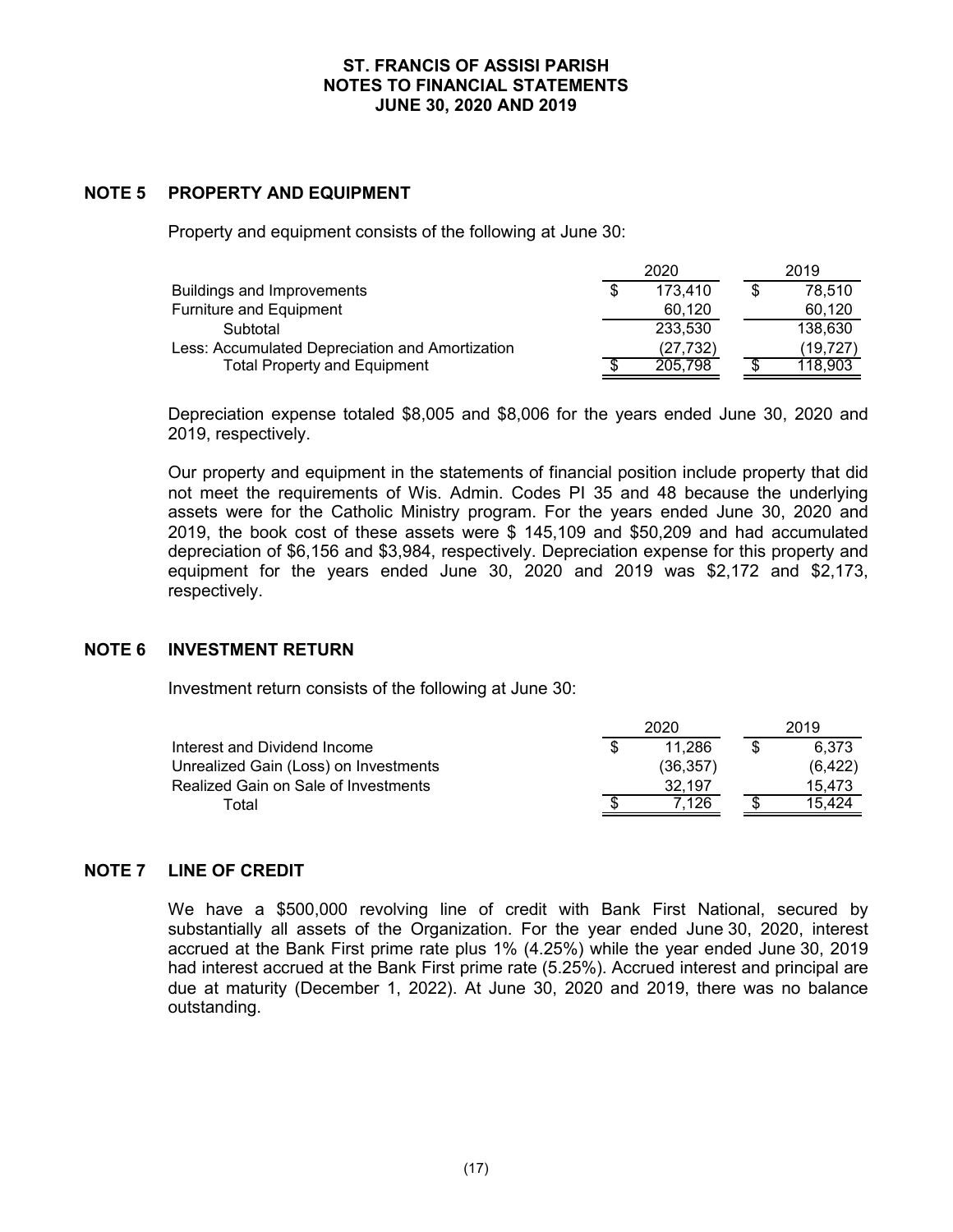## **NOTE 7 LINE OF CREDIT (CONTINUED)**

We also have a \$200,000 revolving line of credit with Bank First National, secured by substantially all assets of the Organization. For the year ended June 30, 2020, interest accrued at the Bank First prime rate plus 1% (4.25%) while the year ended June 30, 2019 had interest accrued at the Bank First prime rate (5.25%). Accrued interest and principal are due at maturity (December 1, 2022). At June 30, 2020 and 2019, there was no balance outstanding.

# **NOTE 8 CONCENTRATION OF CREDIT RISK**

Accounting principles generally accepted in the United States of America require disclosure of information about certain significant estimates and current vulnerabilities due to certain concentrations. This matter includes the following:

### **Revenues**

Approximately 20% and 17% of total revenues are from the Wisconsin Department of Public Instruction for participation in the Wisconsin Parental Choice Program for years ended June 30, 2020 and 2019, respectively.

### **Receivables**

At June 30, 2019, one donor accounted for 100% of total promises to give.

## **NOTE 9 ENDOWMENT**

As of June 30, 2020 and 2019, the Organization's endowment fund consists of boarddesignated funds established to provide annual funds for general operations.

Our board of directors has interpreted the State of Wisconsin Uniform Prudent Management of Institutional Funds Act (UPMIFA) as requiring the preservation of the fair value of the original gift as of the date of the donor-restricted endowment funds, unless there are explicit donor stipulations to the contrary. At June 30, 2020 and 2019, there were no such donor stipulations. As a result of this interpretation, we retain in perpetuity (a) the original value of initial and subsequent gift amounts (including promises to give net of discount and allowance for doubtful accounts including promises to give at fair value) donated to the Endowment and (b) any accumulations to the endowment made in accordance with the direction of the applicable donor gift instrument at the time the accumulation is added. Donor-restricted amounts not retained in perpetuity are subject to appropriation for expenditure by us in a manner consistent with the standard of prudence prescribed by UPMIFA.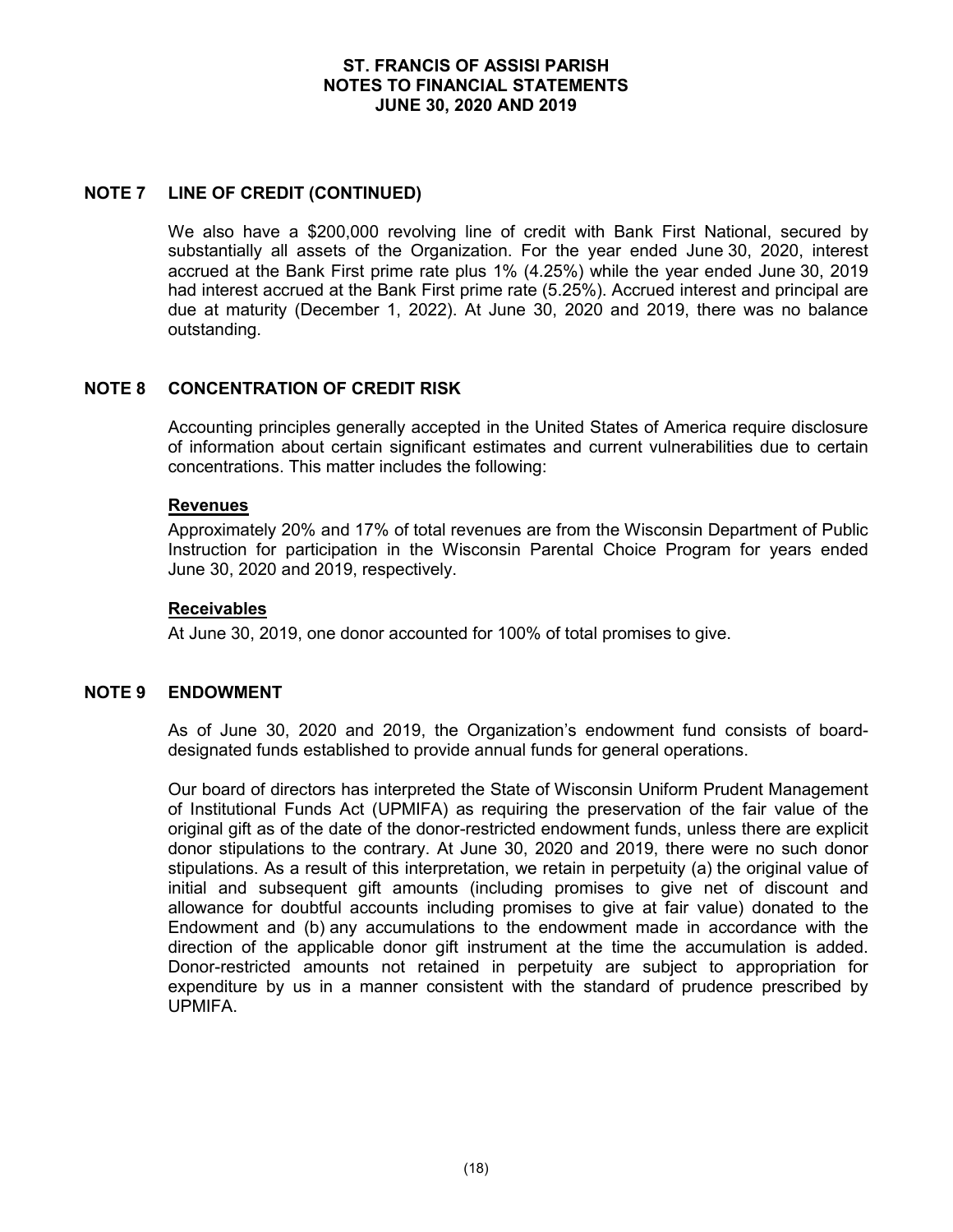## **NOTE 9 ENDOWMENT (CONTINUED)**

We consider the following factors in making a determination to appropriate or accumulate donor-restricted endowment funds:

- The duration and preservation of the fund
- The purposes of the Organization and the donor-restricted endowment fund
- General economic conditions
- The possible effect of inflation and deflation
- The expected total return from income and the appreciation of investments
- Other resources of the School
- The investment policies of the Organization

Endowment net asset composition was entirely board-designated as of June 30, 2020 and 2019.

### **Investment and Spending Policies**

The Organization has a spending policy that allows them to request up to 5% of the fair value of the fund. Restricted gifts and bequests shall be allocated in accordance with their stated restrictions. Income and assets, as permitted from the fund, shall be distributed annually and at such other times as deemed necessary and/or feasible for capital improvements, debt reduction, or specific program development for the Organization, as approved by the Organization's board of directors.

The Organization has adopted an investment policy that attempts to maximize total return consistent with an acceptable level of risk. Endowment assets are invested in a welldiversified asset mix, which includes mutual funds.

Changes in endowment net assets for the years ended June 30 are as follows:

|                                          |             | <b>Without Donor</b> |                     | <b>With Donor</b> |       |         |
|------------------------------------------|-------------|----------------------|---------------------|-------------------|-------|---------|
| June 30, 2020                            |             | Restriction          |                     | Restrictions      |       | Total   |
| Endowment Net Assets - Beginning of Year | \$          | 206.624              | \$                  |                   | \$    | 206.624 |
| Investment Return, Net                   |             | 427                  |                     |                   |       | 427     |
| Contributions                            |             | 3,000                |                     |                   |       | 3,000   |
| Endowment Net Assets - End of Year       |             | 210.051              | \$.                 |                   |       | 210,051 |
|                                          |             |                      |                     |                   |       |         |
|                                          |             | <b>Without Donor</b> |                     | <b>With Donor</b> |       |         |
| June 30, 2019                            | Restriction |                      | <b>Restrictions</b> |                   | Total |         |
| Endowment Net Assets - Beginning of Year | \$          | 193.132              | \$                  |                   | \$    | 193,132 |
| Investment Return, Net                   |             | 11,492               |                     |                   |       | 11,492  |
| Contributions                            |             | 2,000                |                     |                   |       | 2,000   |
| Endowment Net Assets - End of Year       |             | 206,624              |                     |                   |       | 206,624 |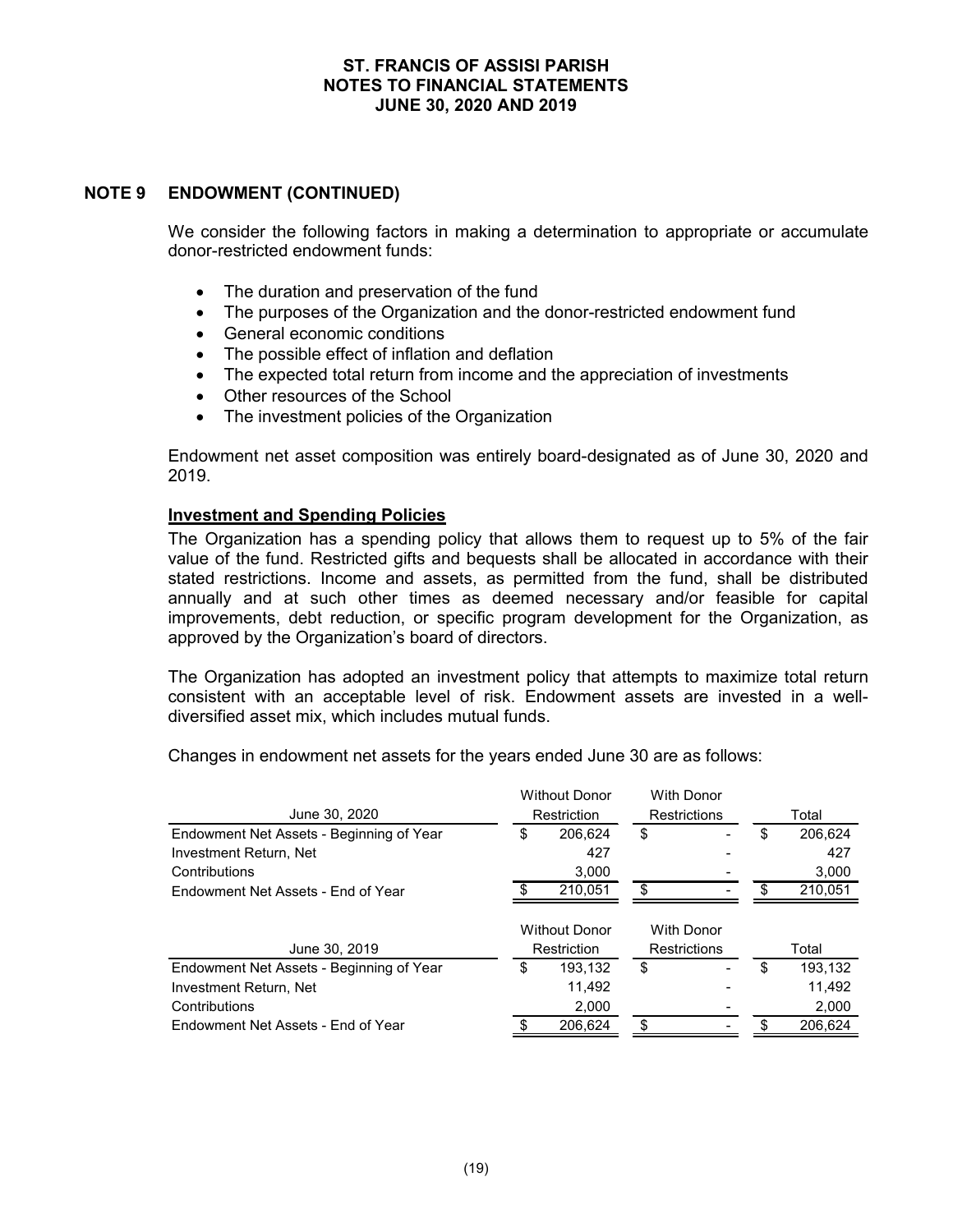## **NOTE 10 NET ASSETS WITH DONOR RESTRICTIONS**

Net assets with donor restrictions are restricted for the following purposes or periods.

|                                                     | 2020 |         | 2019 |         |
|-----------------------------------------------------|------|---------|------|---------|
| Subject to Expenditure for Specified Purpose:       |      |         |      |         |
| New School Project                                  | \$   | 16,065  | \$   | 1,182   |
| Good Shepard                                        |      | 32,669  |      | 8,378   |
| <b>Mass Stipend</b>                                 |      | 2,460   |      | 2,425   |
| <b>Pastor Discretionary Funds</b>                   |      | 54,869  |      | 44,693  |
| <b>School Revolving Funds</b>                       |      | 20,015  |      | 13,029  |
| Music/Choir Fund                                    |      | 2,719   |      | 3,369   |
| <b>Annual Appeal</b>                                |      | 3,450   |      | 25,291  |
| Scholarship                                         |      |         |      | 39,628  |
| <b>Memorials</b>                                    |      | 50,000  |      |         |
| Service Organizations Funds                         |      | 28,798  |      | 27,892  |
| Other                                               |      | 13,368  |      | 10,039  |
| Wish List                                           |      | 13,856  |      | 12,558  |
| <b>Family and Youth Ministry</b>                    |      | 5,979   |      | 4,557   |
| Capital Improvements                                |      | 128,350 |      | 157,699 |
| COVID-19                                            |      | 4,245   |      |         |
| Total                                               |      | 376,843 |      | 350,740 |
| Subject to the Passage of Time:                     |      |         |      |         |
| Promises to Give that are Not Restricted by Donors, |      |         |      |         |
| but Which are Unavailable for Expenditure Until Due |      |         |      | 106,072 |
| Total Net Assets with Donor Restrictions            | \$   | 376,843 | \$   | 456,812 |

### **NOTE 11 FUNCTIONALIZED EXPENSES**

The financial statements report certain categories of expenses that are attributed to more than one program or supporting function. Therefore, expenses require allocation on a reasonable basis that is consistently applied. The expenses that are allocated include personnel, purchased services and supplies, buildings and grounds, general office, and other, which are allocated on the basis of estimates of time and effort.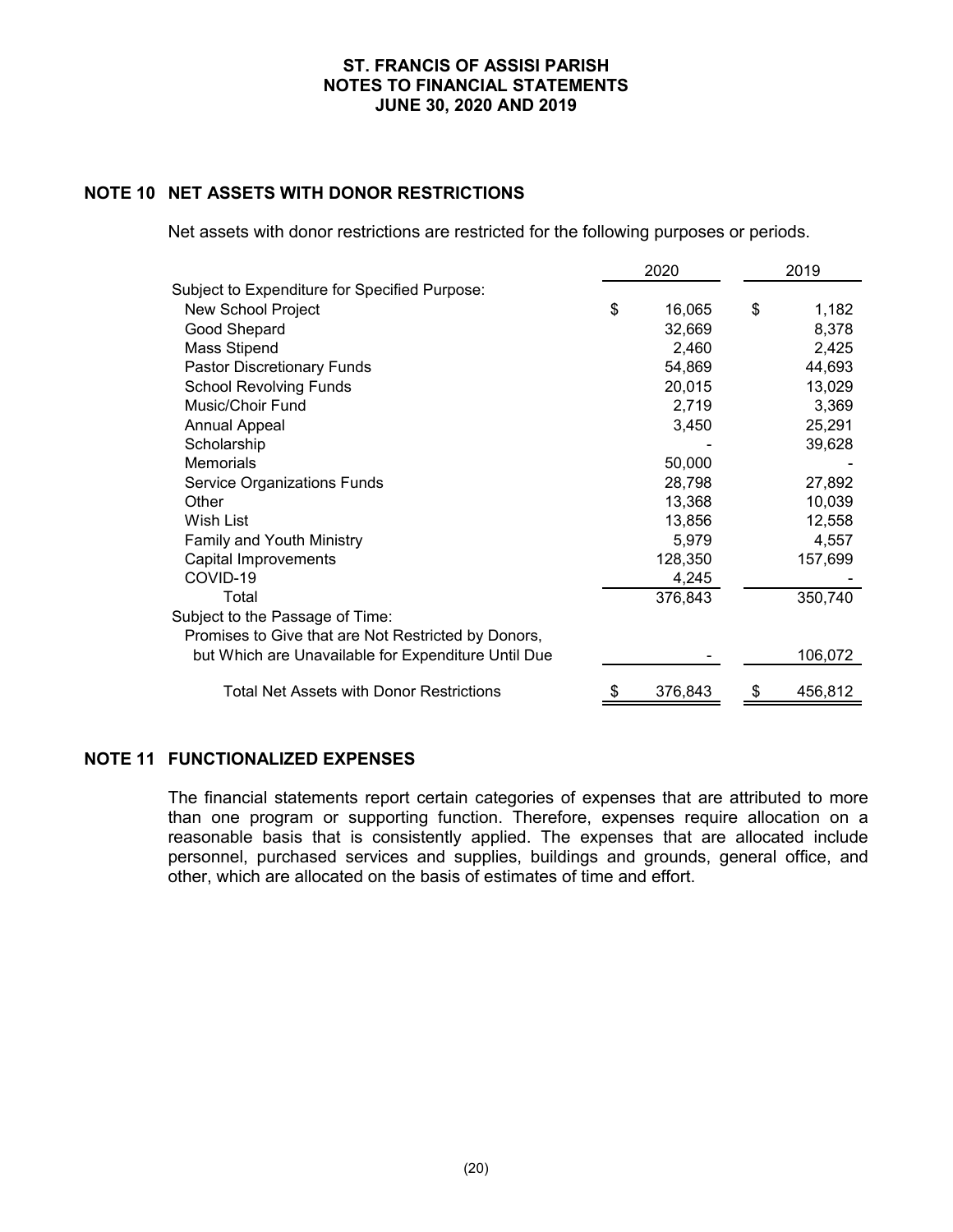#### **NOTE 12 EMPLOYEE BENEFITS**

We sponsor a tax-deferred annuity plan (the Plan) qualified under IRC Section 403(b) covering substantially all full-time employees. The Organization made no contributions under this plan for the years ended June 30, 2020 and 2019.

The Organization also participates in a retirement plan administered by Empower, formerly Great West Retirement Service. Employees that are expected to work a minimum of 1,000 hours in a calendar year are eligible to participate. The Organization is required to contribute 6% of all eligible employees' salaries into the plan. The Organization contributes 15% of all eligible priests' salaries into the plan. During the years ended June 30, 2020 and 2019, we made contributions to the plan of \$181,137 and \$173,036, respectively.

### **NOTE 13 PRIVATE SCHOOL CHOICE PROGRAM**

The Organization participates in the Private School Choice Program (the Program), formerly Wisconsin Parental Choice Program, which is administered by the Wisconsin Department of Public Instruction (DPI). The Program subsidizes tuition costs for students that meet certain eligibility requirements. Total revenues from the Program for the years ended June 30, 2020 and 2019 were \$1,038,585 and \$829,678, respectively. On an annual basis, the Organization performs an evaluation of the use of this funding on eligible education expenses with respect to those pupils participating in the Program. A reserve balance at the end of the year indicates that the Organization has not yet spent the program revenue received on eligible education expenses for program pupils. DPI requires that reserve balances be retained for future eligible education expenses for program pupils. For the years ended June 30, 2020 and 2019, the Organization had a reserve balance in the amount of \$147,251 and \$46,013, respectively.

## **NOTE 14 RELATED PARTY TRANSACTIONS**

The Organization is the sole recipient of investment income from an endowment fund owned and managed by the St. Francis of Assisi School Foundation, Inc.

Composition of and changes in the endowment fund for the years ended June 30, 2020 and 2019 were as follows:

|                                               | 2020      | 2019      |
|-----------------------------------------------|-----------|-----------|
| Beginning of the Year                         | 1.054.610 | 1,039,157 |
| Contributions                                 | 6.000     | 14,628    |
| Investment Income, Net                        | 7.963     | 9.858     |
| Net Appreciation (Realized and Unrealized)    | 34.603    | 35.452    |
| Distributions to St. Francis of Assisi Parish | (45.726)  | (44.485)  |
| End of Year                                   | 1,057,450 | 1,054,610 |

The Organization provides administrative and maintenance services to Calvary Cemetery of Manitowoc, Inc. (the Calvary), a corporation. During the years ended June 30, 2020 and 2019, the Organization recognized revenue of \$71,103 and \$80,154, respectively, for administrative and maintenance services provided to Calvary.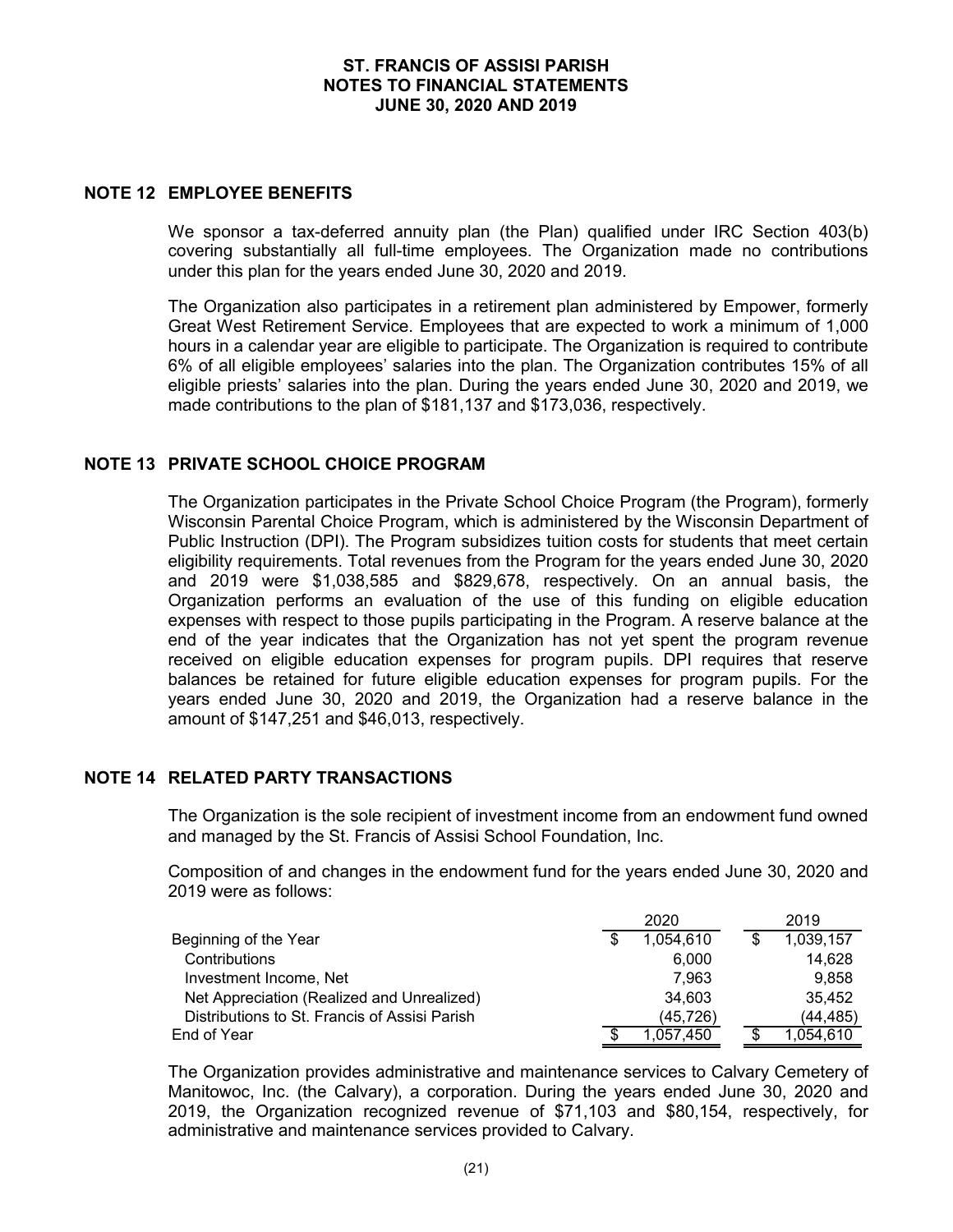### **NOTE 14 RELATED PARTY TRANSACTIONS (CONTINUED)**

For the years ended June 30, 2020 and 2019, the Organization's other receivable of \$380,955 and \$358,731, respectively is due from Calvary for services provided. Management of the Organization believes that the majority of the receivable balance as of June 30, 2020 and 2019 is not collectible and has recorded a provision for uncollectible amounts for \$375,189 and \$305,189, respectively.

#### **NOTE 15 RISKS AND UNCERTAINTIES**

On March 11, 2020, the World Health Organization declared the spread of Coronavirus Disease (COVID-19) a worldwide pandemic. The COVID-19 pandemic is having significant effects on global markets, supply chains, businesses, and communities. Specific to the Organization, COVID-19 may impact various parts of its 2021 operations and financial results, including investment return, and general donations. Management believes the Organization is taking appropriate actions to mitigate the negative impact. However, the full impact of COVID-19 is unknown and cannot be reasonably estimated as these events are still developing.